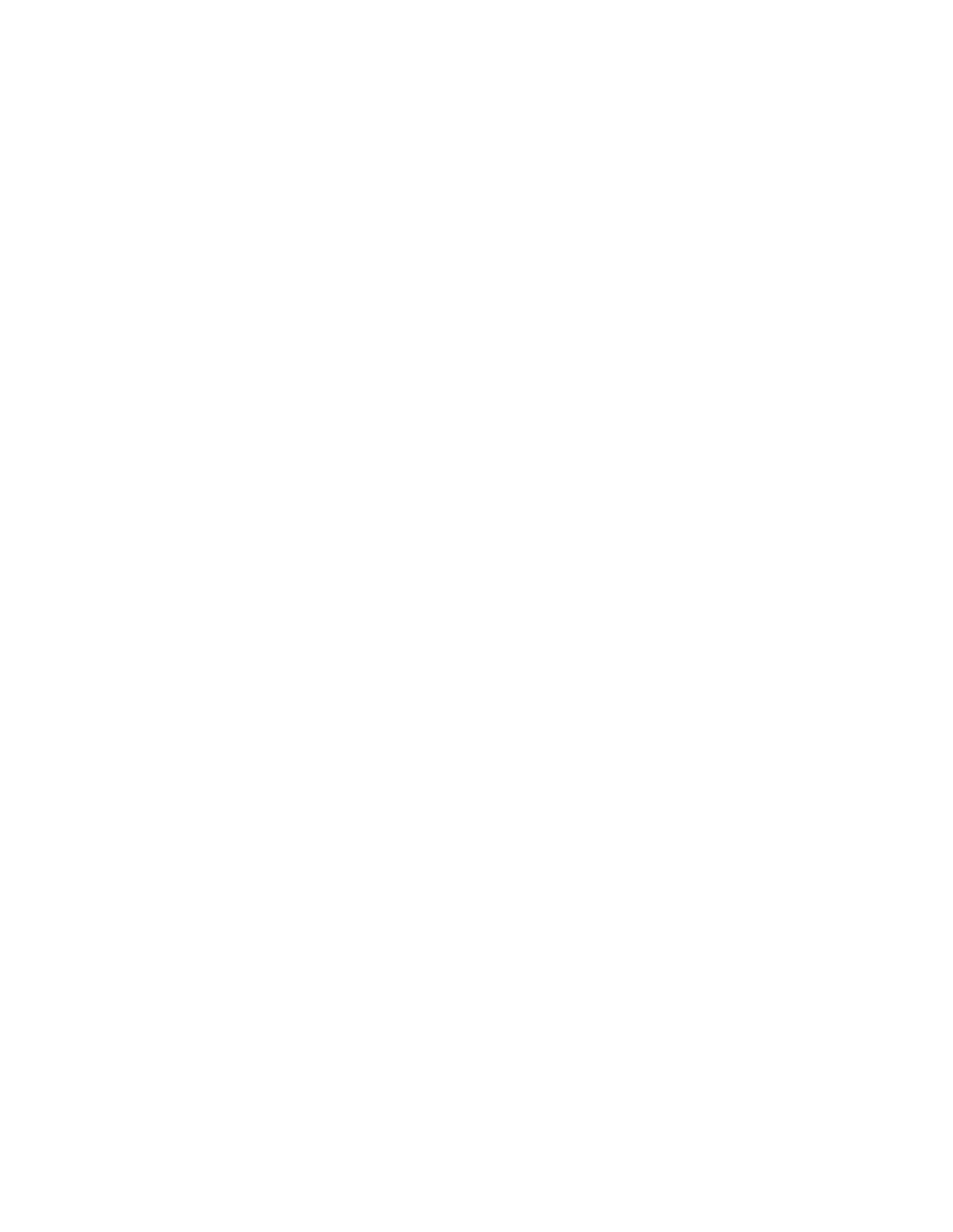### <span id="page-2-0"></span>**Introduction**

The State of Texas has numerous regulations regarding the operation of public water systems. These regulations focus primarily on protecting the health and welfare of people. To help ensure compliance with these regulations, the TCEQ conducts investigations, provides assistance, and—when necessary, may pursue enforcement actions to ensure safe drinking water.

Part D of *Managing Small Public Water Systems* is designed to help you the manager or operator of a small public water system (PWS)—become familiar with the rules for operating small public water systems, and understand the investigation and enforcement process.

This document covers:

- how to get organized to demonstrate compliance with the rules
- requirements for monitoring, reporting, and record keeping
- common violations related to drinking water
- an enforcement scenario for a water system

To view or download the complete series of this guide, go to the TCEQ Web page Water Compliance Resources <www.tceq.texas.gov/ assistance/water>.

If you do not have Internet access, call SBLGA's hotline number, 800-447-2827, for a paper copy of the complete series.

*Note:* This publication is not a substitute for the actual rules. To obtain the most current, official copy of state rules, contact the Secretary of State's office at 512-305-9623. The rules are also available online at [<texreg.sos.state.tx.us/public/](http://texreg.sos.state.tx.us/public/readtac$ext.ViewTAC?tac_view=4&ti=30&pt=1&ch=290) [readtac\\$ext.ViewTAC?tac\\_view=4&ti=30&pt=1&ch=290>](http://texreg.sos.state.tx.us/public/readtac$ext.ViewTAC?tac_view=4&ti=30&pt=1&ch=290).

### <span id="page-2-1"></span>**Compliance**

All owners of drinking-water systems are required to report the status of their compliance with the rules. All records required by the rules must be retained at the plant site or be easily available for review by a TCEQ representative. This is one way an investigator evaluates compliance.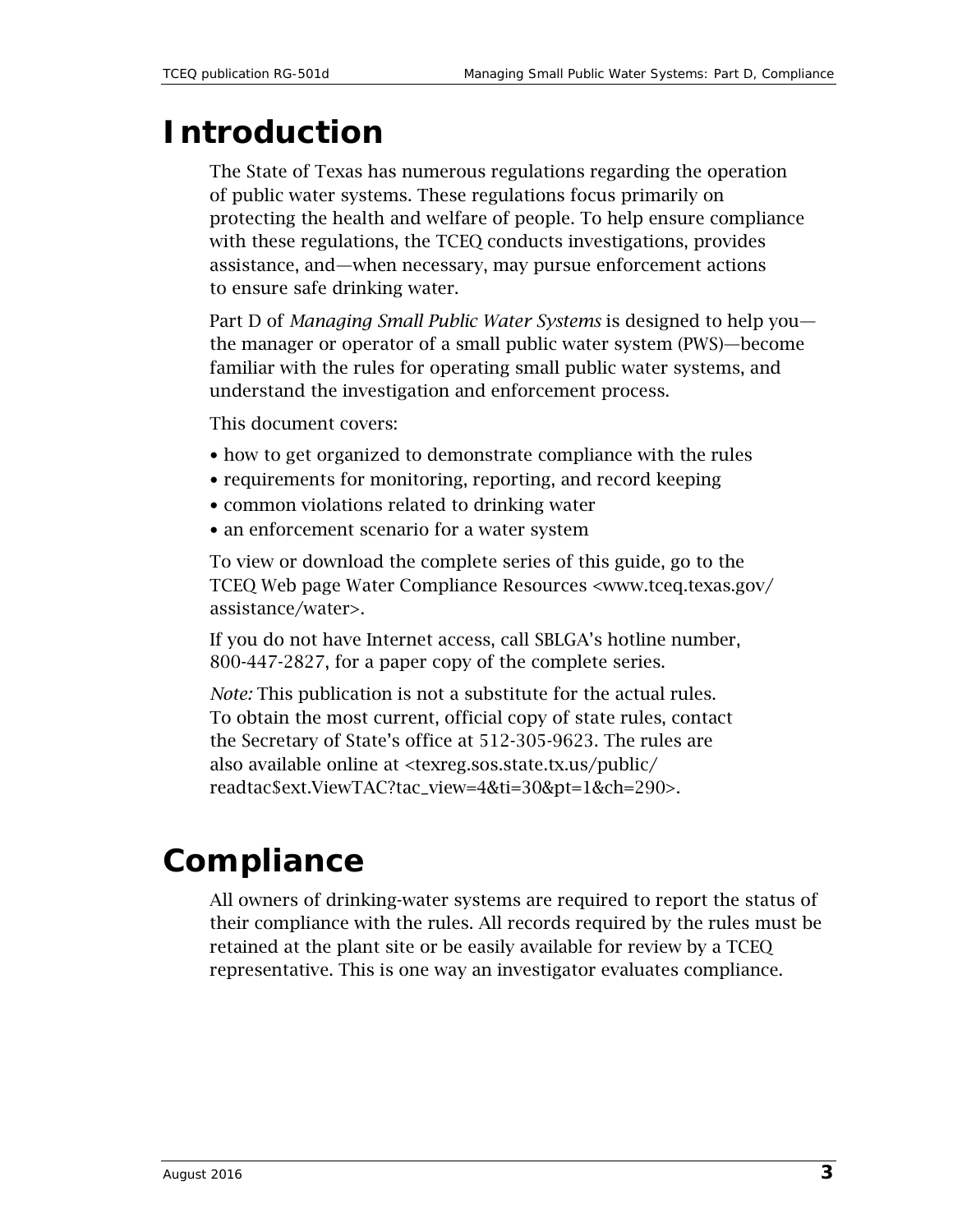## <span id="page-3-0"></span>**General Compliance: Questions and Answers**

#### **There's so much to do. Where do I start?**

- 1. Obtain a copy of the rules. Keep a copy of the rules in your official records and a working copy readily available. Make notes on them, highlight important information, and use them to help you achieve and maintain compliance.
- 2. Become the expert. Know the requirements for your system and keep track of those requirements using charts, logs, or other methods. The tables at the end of this module and the Operations and Maintenance Manual in Part C will help you get started, or you can develop your own system for tracking your requirements.
- 3. Develop and maintain a filing system. Keep all records of monitoring and reporting activities—including supporting documents, such as your sampling and monitoring plans—in a file by month and year. Be diligent in maintaining your filing system. Include copies of correspondence with the TCEQ, engineers, and personnel.
- 4. Train your staff. Once you have your filing system in place, train other personnel on how it is organized. Periodic refresher training is advisable—especially when new employees are hired.
- 5. Seek help. If you need help getting organized or help with compliance, read the section "I Need More Help with Compliance" later in this module.

#### **What are some of the records I need to keep?**

#### **Operation and maintenance records**

- routine maintenance records for equipment
- records of construction and repairs to the water system and distribution lines
- staffing and training records
- documentation of start-up and operating procedures

Part C of this series, *Operations and Maintenance*, contains useful tools and tables to assist with some requirements related to keeping these records.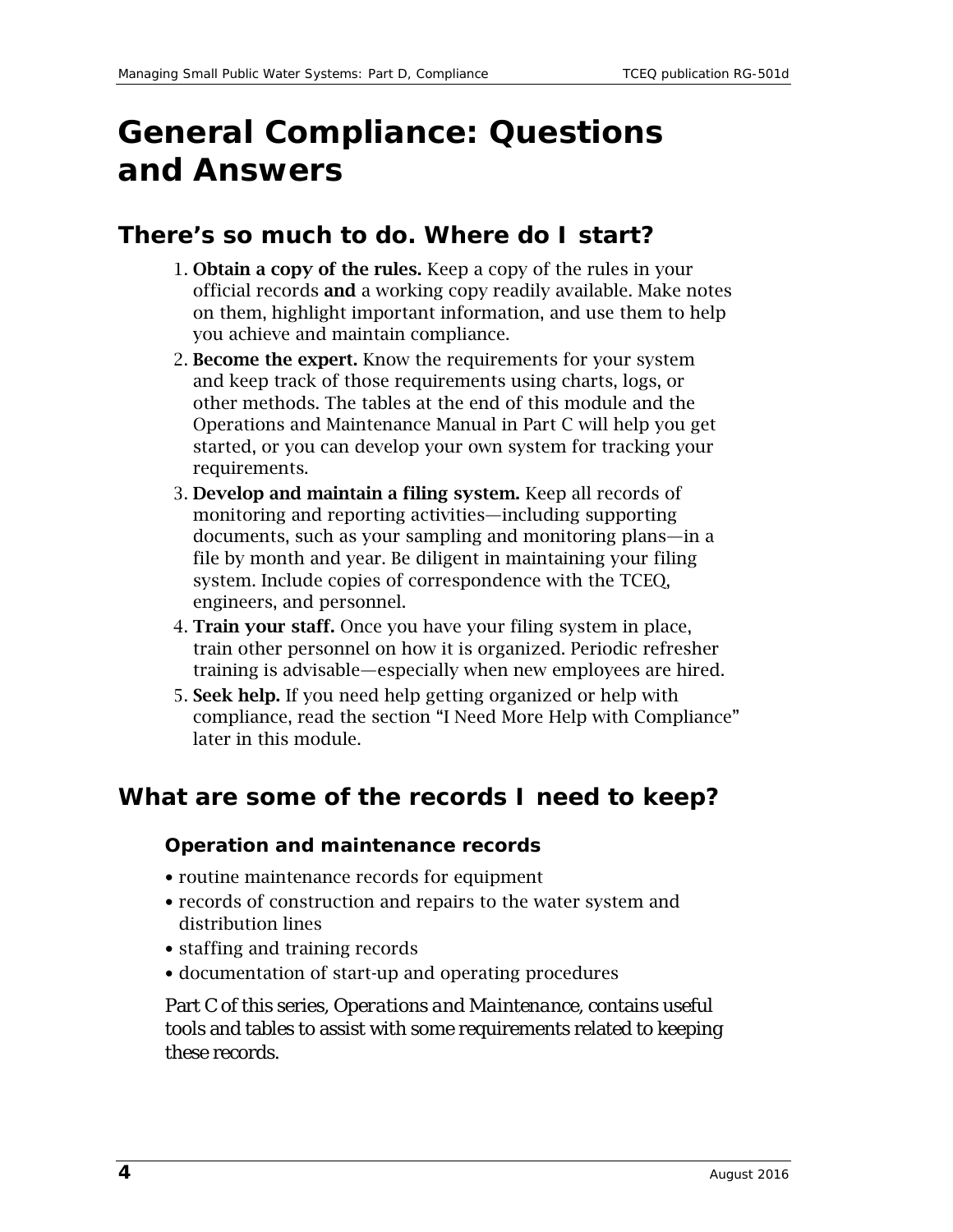#### **Laboratory and sampling records**

- sampling records noting the date, time, and location of sampling; the name of the individual who took the sample or measurement; the sample type; and any preservation information
- laboratory reports, noting the analyst's name, the date and time of analysis, the method of analysis or measurement, qualityassurance data for each sample set, and a copy of the completed chain-of-custody form
- calibration records for lab instruments, such as readings of pH meters, chlorine analyzers, and turbidimeters
- records of in-house lab analyses, if applicable

#### **Self-monitoring records**

Records of:

- disinfectant residual monitoring
- water production
- amounts of chemicals used

#### **How long must records be retained?**

Your system is required to maintain records of all operation and maintenance activities. It is important to keep these records organized, either in a paper file or stored electronically, so they can be accessed for review during inspections. For a detailed list of required records and retention time of these records, read 30 TAC 290.46(f).[\\*](#page-4-0) Use the Record-Retention Guide at the end of this module as a quick reference.

#### **What are some of the reports I may need to submit?**

The chart Monitoring, Reporting, and Record-Keeping Requirements at the end of this module lists some of the reports you may need to submit. This chart is a good tool to help you keep track of your specific monitoring and reporting frequencies and which documents need to be submitted to the TCEQ or kept on-site.

<span id="page-4-0"></span> $\overline{a}$ 

<sup>\*</sup> Short for 'Title 30, Texas Administrative Code, Subsection 290.46(f).'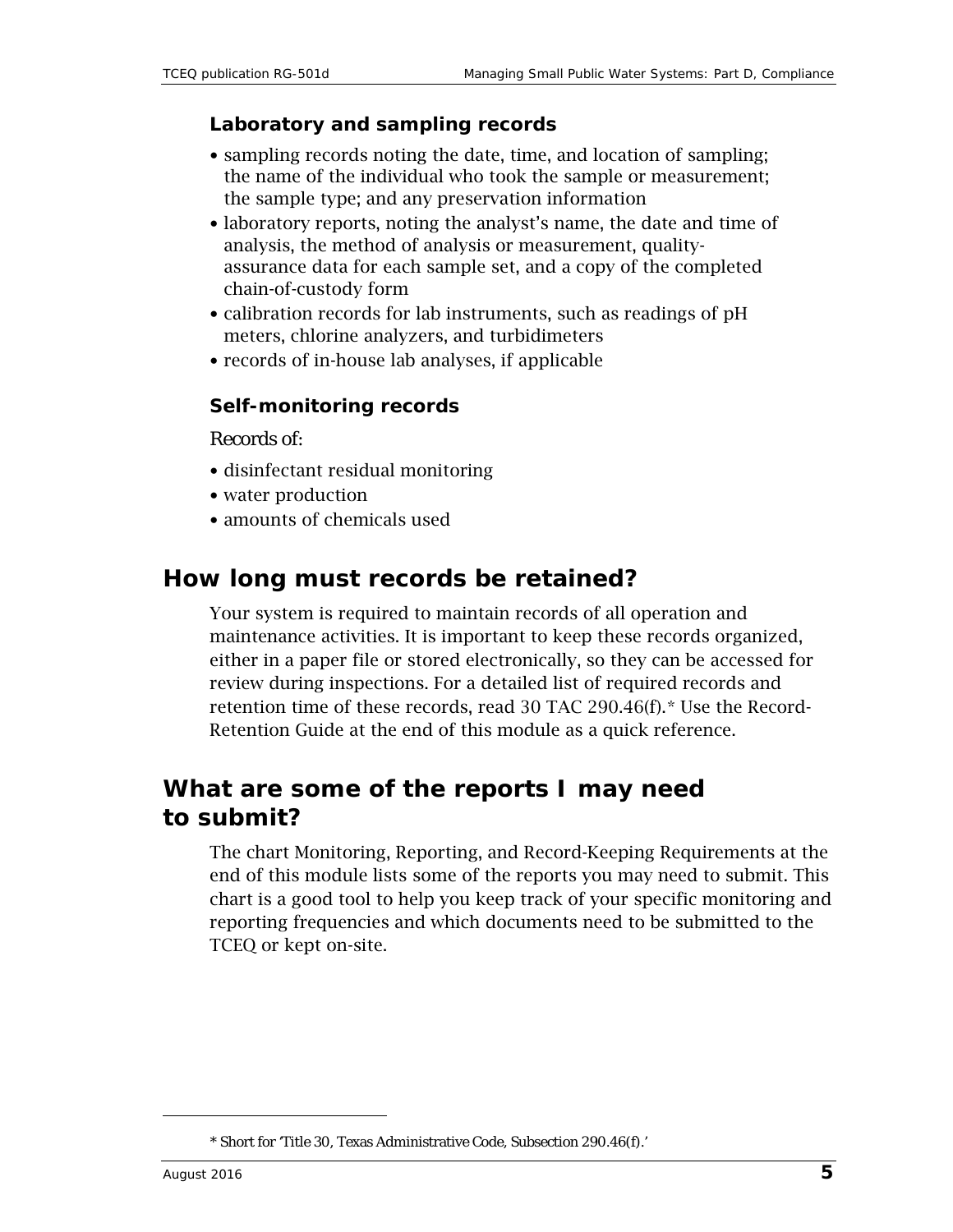#### **Where can I find help with submitting reports?**

The same chart also lists resources where you can find assistance with each requirement such as completing Monthly Operating Reports, Consumer Confidence Reports, and Public Notices.

### **I am scheduled for an investigation by our regional investigator. What should I do?**

Investigations can be stressful, but there are steps you can take to reduce the stress:

- Allocate time. Schedule the investigation when you can devote uninterrupted time with your investigator. It isn't always possible to attend meetings without outside distractions, but it is always best to avoid unnecessary interruptions if possible.
- Ask questions. If you have questions or concerns about the investigation, ask the investigator before the meeting. The investigator will answer your questions, allowing you to better prepare. Ask about the extent of the investigation. Some investigations are focused on specific processes or areas. During the exit interview, ask about potential violations, if any, and try to correct them as soon as possible.
- Be prepared. Record keeping is one of the most important elements of maintaining and demonstrating compliance with regulatory requirements. Make sure your records are readily available and in good order prior to the investigator's arrival.
- Be helpful. Answer all of the investigator's questions honestly and thoroughly. If any information you supply is proprietary or if any areas of your facility contain proprietary information, let the investigator know. Otherwise, the information becomes part of the agency's public record. The same applies to photographs of your facility or operations.

#### **The investigator plans to sample. What are my options?**

Sampling may be required during routine investigations. When the investigator calls to schedule an investigation, ask if sampling will be conducted. You may have the option to split samples with the investigator. If you plan to conduct sample splits, make sure you have the necessary equipment and tools available for sampling the specified medium.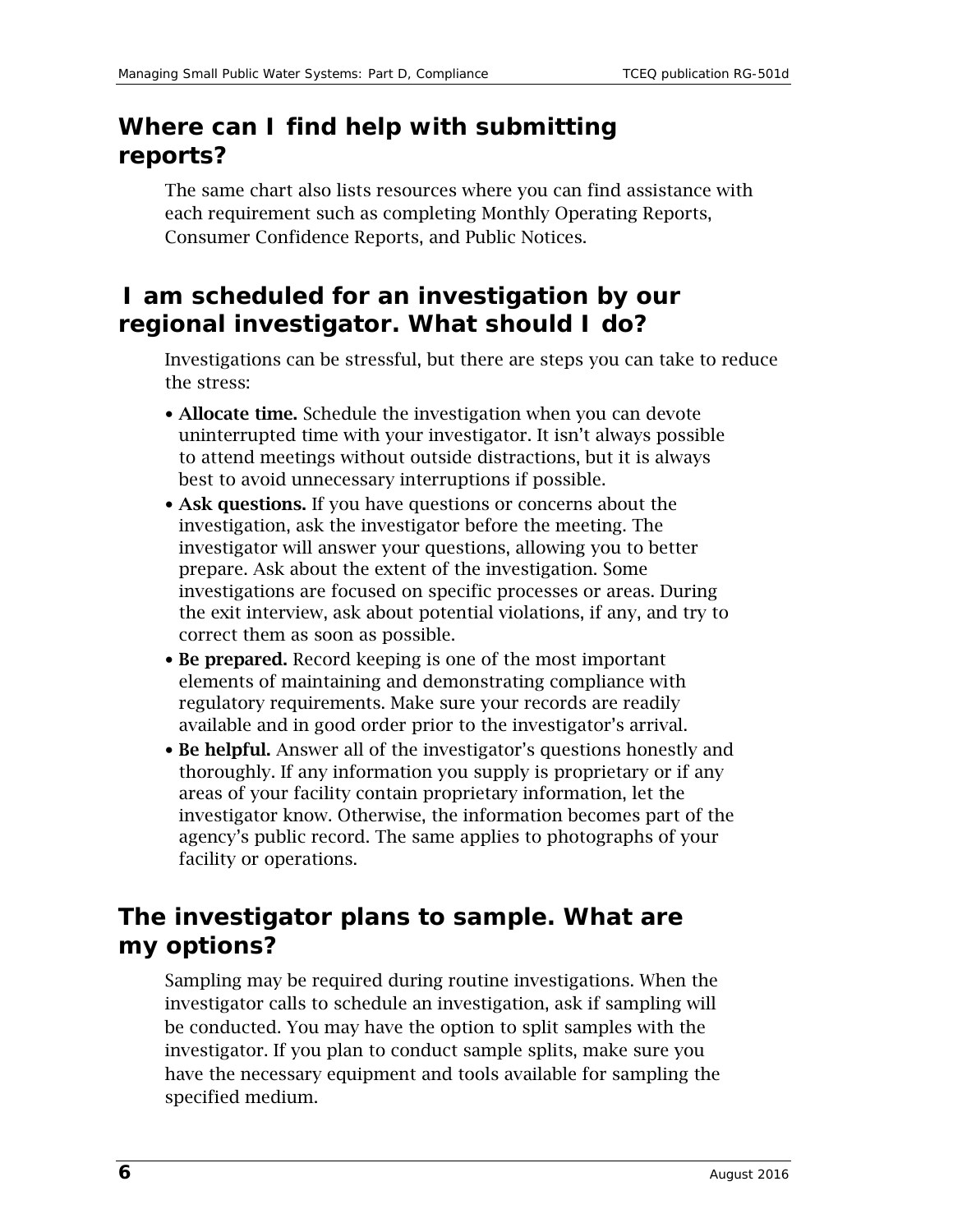#### **What records do I need to have available for an investigation?**

Records required to be available to the TCEQ investigator will depend on the size and type of system you operate. For general guidance to help prepare for an investigation go to [<www.tceq.texas.gov/assets/public/](http://www.tceq.texas.gov/assets/public/assistance/sblga/pws_records_required.pdf) [assistance/sblga/pws\\_records\\_required.pdf>](http://www.tceq.texas.gov/assets/public/assistance/sblga/pws_records_required.pdf). Some records listed may not be applicable for your specific system.

## <span id="page-6-0"></span>**I Need More Help with Compliance**

You can find more help at our Public Water Supply: Compliance Resources Web page at [<www.tceq.texas.gov/goto/help4pws>](http://www.tceq.texas.gov/goto/help4pws) for small-business owners and local governments that operate public water systems in Texas. Some of the resources include:

- compliance checklists
- rules and guidance documents for public water systems
- a discussion of operator licensing and requirements
- operations and management resources

Another resource offered by the SBLGA section is the EnviroMentor Program. This assistance is free and confidential and does not lead to inspections, citations, or fines.

EnviroMentors are qualified professionals with technical or legal expertise on environmental issues. They volunteer to help small businesses, local governments, and independent school districts with state environmental rules. Many EnviroMentors are private-sector consultants—some are engineers; others are successful professionals (for example, a watersystem operator) who give peer-to-peer advice.

To receive free, confidential help from an EnviroMentor, you must:

- be a small business with 100 or fewer employees, or a local government (a city with population of 50,000 or less, or a county with 100,000 or less) or an independent school district with 100,000 students or less
- be unable to afford to hire a consultant
- be committed to complying with state rules to protect the environment, and to correcting violations as soon as possible

The TCEQ also has a program called Financial, Managerial and Technical Assistance. It pays contractors to help public water systems and wastewater systems comply with the regulations.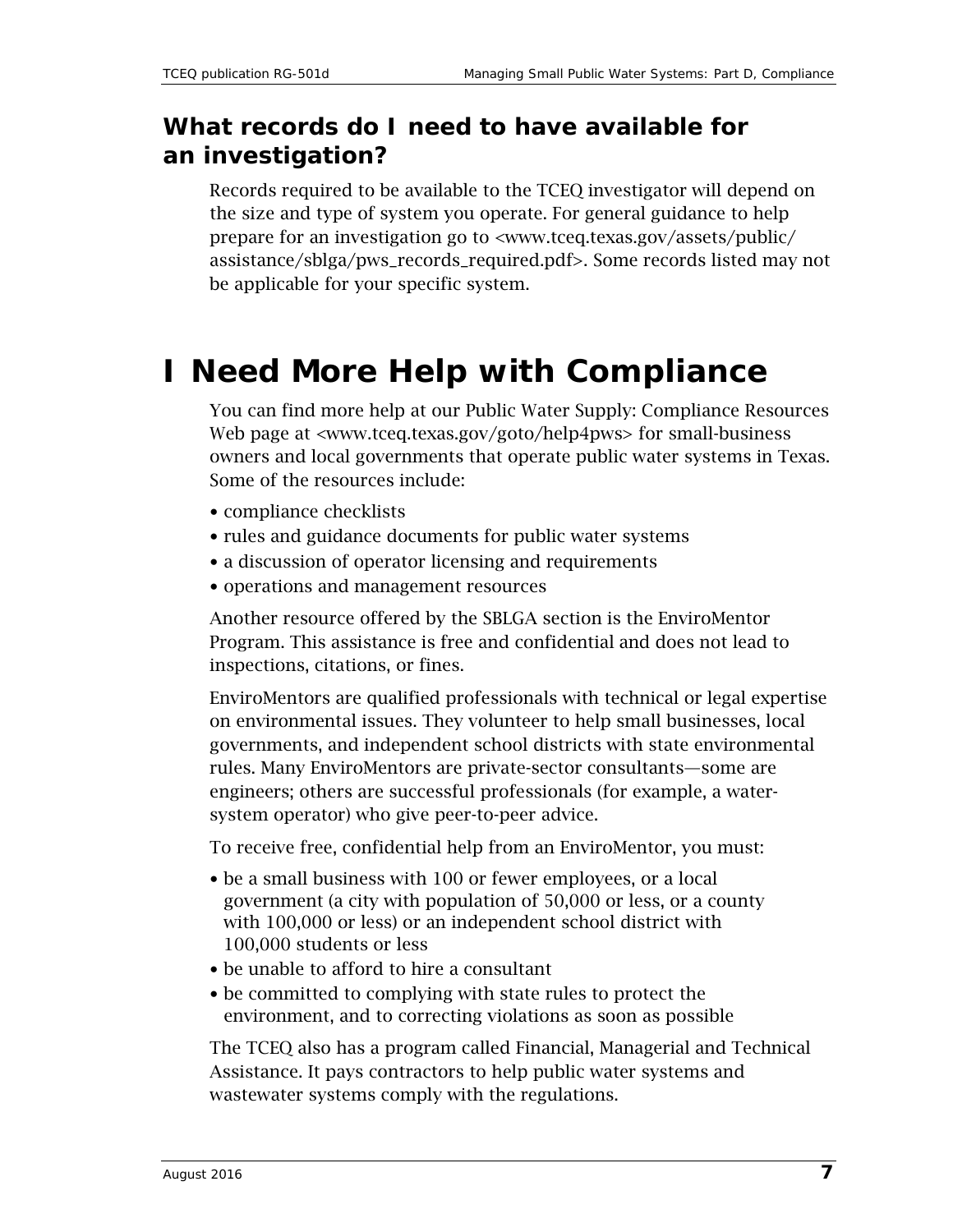For more information about either program, please call the SBLGA Hotline at 800-447-2827.

### <span id="page-7-0"></span>**Drinking-Water Violations: Questions and Answers**

#### **I received a Notice of Violation for my public water system. Is it serious?**

It depends on the type of violation. An NOV means your facility is out of compliance with one or more rules. Violations are categorized based on the severity of their threat to human health or the environment.

Category A violations are the most serious, while Category B and C violations pose a less severe threat.

### **I received a Notice of Enforcement instead of an NOV; what does that mean?**

When a violation is discovered either during an inspection at the regulated entity's location or through a records review, the investigator will determine the category of the violation as listed in the enforcement initiation criteria. Most violations are quickly corrected in response to Notices of Violation. An NOV documents the violations discovered during the inspection, specifies a time frame to respond, and requires documentation of compliance. When the regulated entity provides the required documentation, the violation is resolved.

If a Category A or consecutive repeat B violation is identified, you will be sent an NOE instead of an NOV. The NOE documents the violations and explains that the case has been referred to enforcement.

The notice also lets respondents know that they can appeal the NOE if they believe the violations were cited in error and there is new information that was not previously evaluated by the investigator.

The TCEQ is authorized to enforce correction of the violations which may include penalties to deter future noncompliance—typically through administrative orders that are issued by the TCEQ commissioners.

#### **How do I respond to an NOV or an NOE?**

The regulated entity or "respondent" must respond to the NOV or NOE, preferably in writing, within a set compliance period. The NOV or NOE will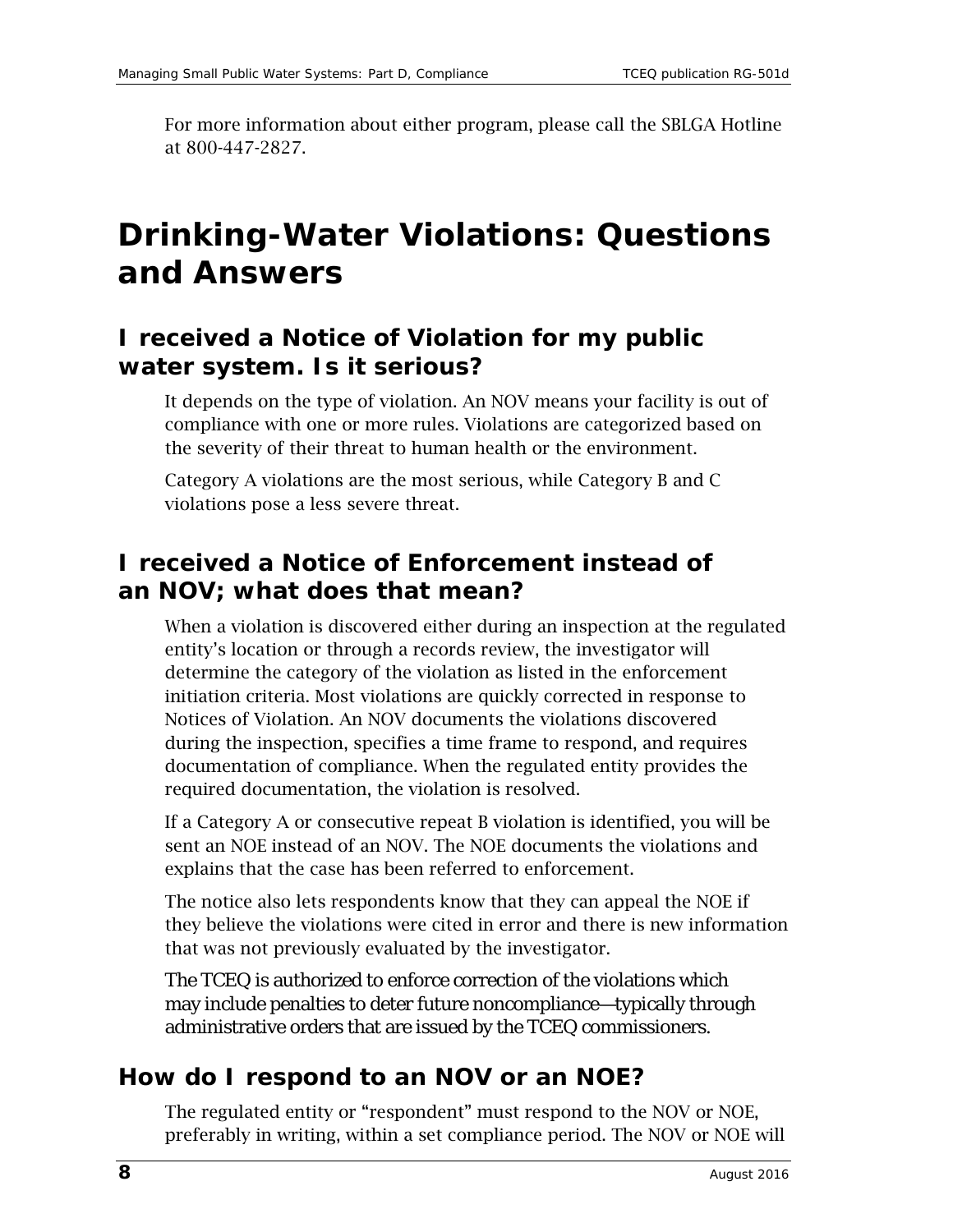let you know that you may request a meeting to discuss your case if you believe the violations were cited in error or new information is available that was not previously evaluated. If violations issued under an NOV are not resolved within the requested time frame, you may be issued an NOE and assessed a financial penalty.

#### **What does "enforcement" mean?**

"Enforcement*"* is the process used to respond to serious or continuing environmental violations by requiring corrective actions and by assessing monetary penalties against businesses or individuals for those violations.

#### **What is an "enforcement action"?**

An "enforcement action" is an action taken to obtain a legally binding obligation from a person or organization to achieve and maintain compliance.

#### **How does the TCEQ determine whether an enforcement action is warranted?**

The TCEQ conducts different types of investigations. When a violation is noted during any of these investigations, depending on the severity, it is categorized as a Category A, B, or C violation. Whether it is an on-site field investigation, a complaint investigation or a record review, any of these may prompt the agency to initiate enforcement action if the violation is a Category A violation or a repeat Category B violation.

#### **I haven't had an investigation, but I got an NOV. How did that happen?**

Records-review investigations are often used to evaluate compliance. These investigations do not include an on-site visit. If the records review determines that reports sent to the TCEQ are missing information or have not been submitted at all, you may receive a Notice of Violation.

#### **Where can I find examples of the different types of violations for drinking water—A, B, and C?**

The Enforcement Initiation Criteria comprise a system for classifying violations by severity (A, B, or C), so we can determine the appropriate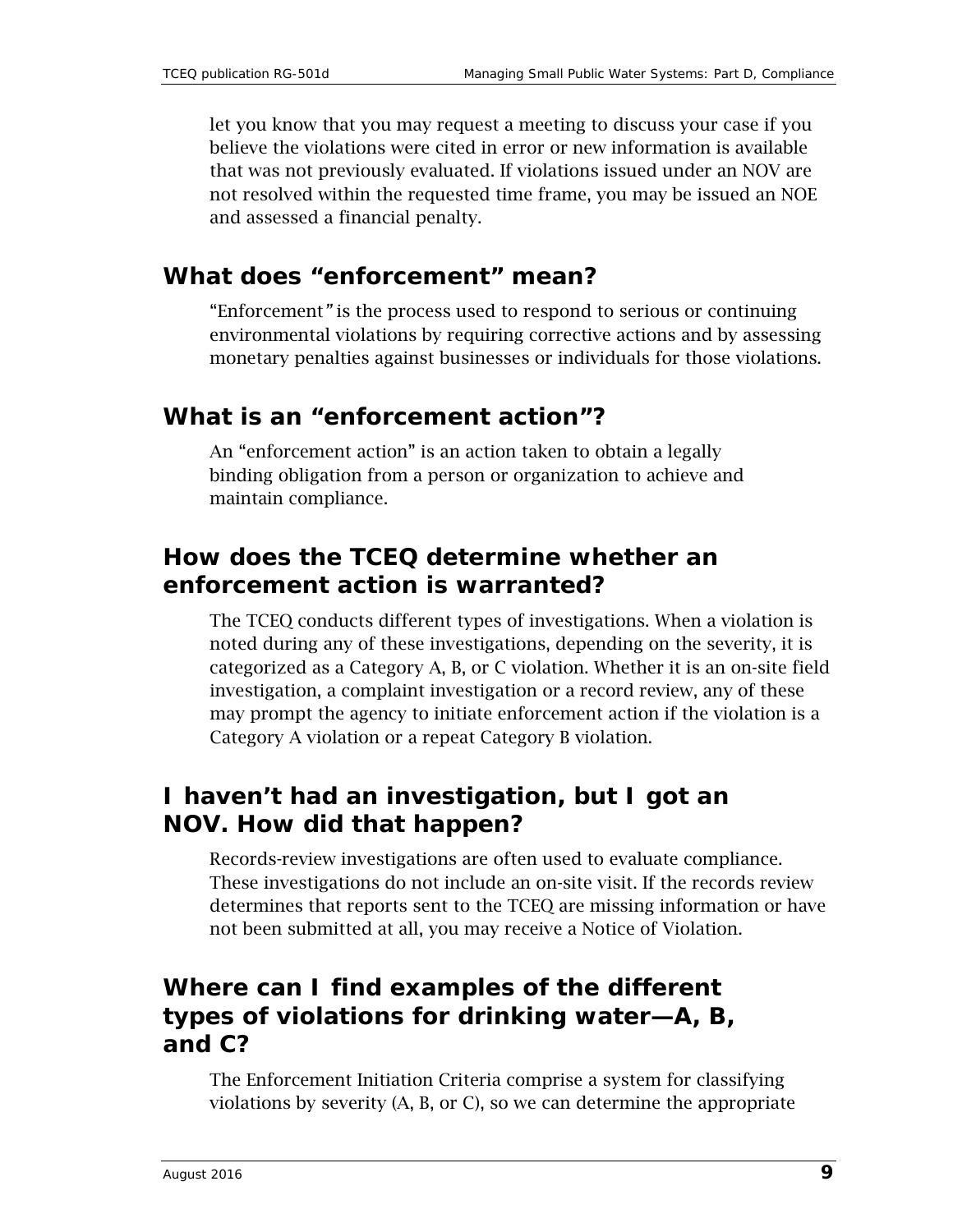level of enforcement for each violation. You may review the entire EIC online at [<www.tceq.texas.gov/goto/eic>](http://www.tceq.texas.gov/goto/eic).

#### **I have a fine. What are my options?**

Pay the fine. Sometimes the TCEQ will defer part of the fine for prompt response. If you can't pay all or part of the proposed fine, you may speak with your enforcement coordinator about claiming financial inability to pay and what documents are needed for evaluating your claim.

A payment plan may be another option. Payment plans are frequently worked out between respondents and their enforcement coordinator if they indicate that they cannot pay the entire penalty in one payment. You can also participate in a Supplemental Environmental Project.

### **What is a Supplemental Environmental Project?**

A SEP is a project that prevents pollution, reduces the amount of pollution reaching the environment or enhances its quality, or contributes to public awareness of environmental matters. You may negotiate an agreement to perform a SEP in return for an offset of the administrative penalty; local governments may be able to offset 100 percent. It is extremely important to contact your enforcement coordinator early in the enforcement process to see if you are eligible for a SEP project. Visit the SEP Web page for more information at [<www.tceq.texas.gov/legal/sep>](https://www.tceq.texas.gov/legal/sep).

#### **When is an agreement made?**

An agreed order is used when you agree to the terms and conditions of the administrative order, which may include technical requirements and a penalty. Once you agree with the terms and conditions set forth in the proposed agreed order and the penalty amount, the case is set for approval at either the TCEQ commissioners' or the executive director's agenda meeting, held monthly in our central office. The commissioners or the executive director makes a final decision about the penalty the respondent must pay. After the agenda meeting, you can settle the case by paying the penalty and signing the order within 60 days of receiving it.

#### **Can I contest the enforcement action?**

Yes, if you contest the enforcement action or do not settle the case within 60 days of the date on the letter, the case is referred to our Litigation Division. You may request an administrative hearing, which is held in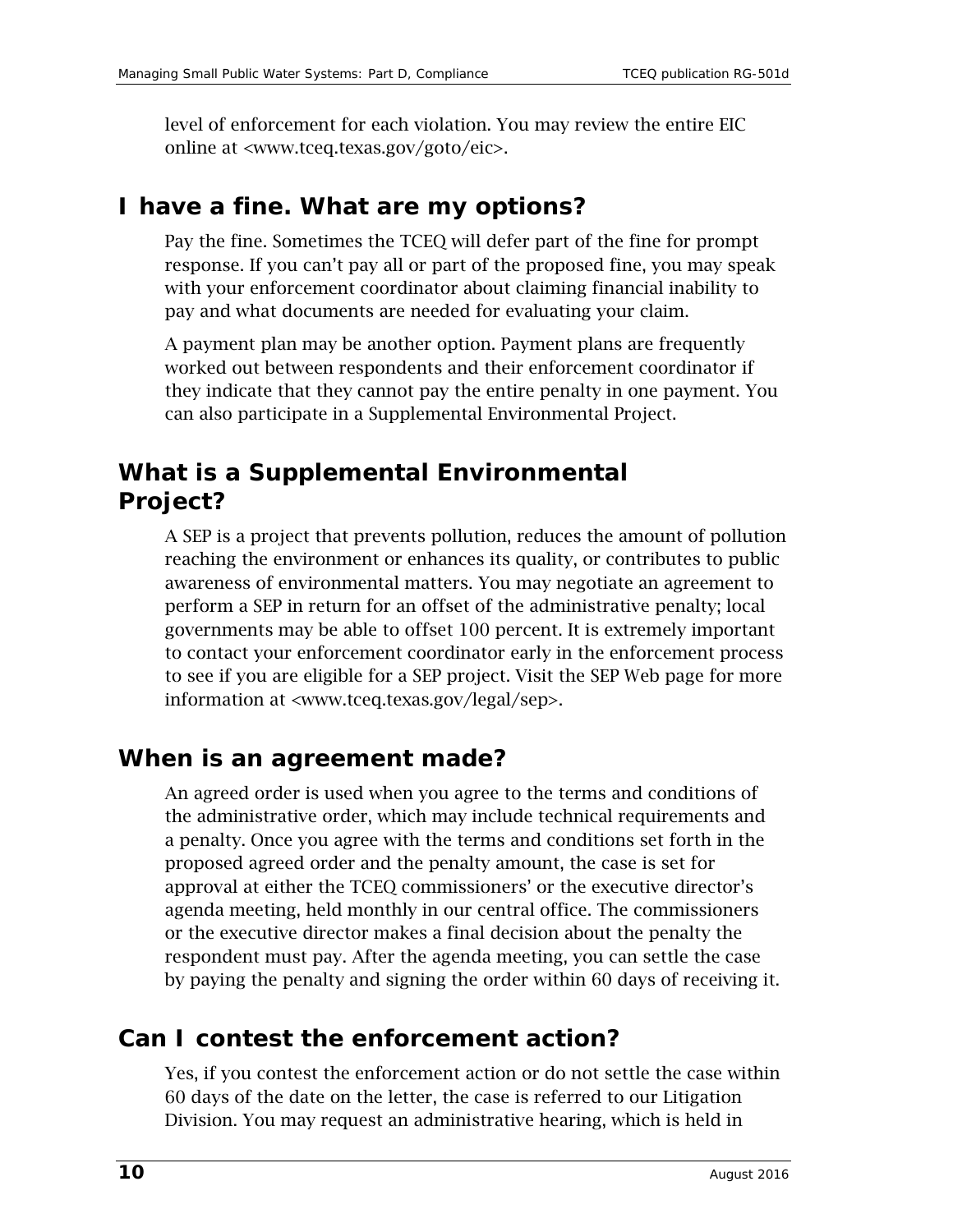front of an administrative law judge with the State Office of Administrative Hearings. However, a settlement could still occur at any time before a final decision on the enforcement order. You will receive an Executive Director's Preliminary Report and Petition (EDPRP), notifying you of the violations, the penalty assessed and of any corrective actions needed to come into compliance with the regulations. This document is not an order, but a petition filed with our Chief Clerk's Office to start the administrative-hearing process. After the hearing, the judge makes a recommendation to the TCEQ commissioners about an enforcement order. At an agenda meeting, the commissioners consider this recommendation and then make the final decision whether to issue, deny, or modify the judge's decision.

#### **What is a default order?**

If a respondent does not file a timely answer to the EDPRP, the commissioners may issue a default order. If the respondent fails to comply with the default order, then the executive director may refer the case to the Office of the Attorney General for civil enforcement in a court of law.

#### **When does the process end for an enforcement case with an agreed order?**

Once the respondent complies with the enforcement order, including payment of any penalty and compliance with all technical requirements of the order, the TCEQ will send a letter to the respondent indicating that the requirements of the order have been fulfilled. The respondent is responsible for meeting the terms of the agreed order for five years after its effective date.

#### **Where can I get more information about investigations, violations, and enforcement?**

The publications *The TCEQ Has Inspected Your Business. What Does This Mean to You?* (RG-344) and *Penalty Policy* (RG-253) discuss investigations and enforcement. These publications can be viewed or downloaded at [<www.tceq.texas.gov/publications/search-pubs>](http://www.tceq.texas.gov/publications/search-pubs) by entering the publication number in the search box. You may also call 512-239-0028 to get a copy.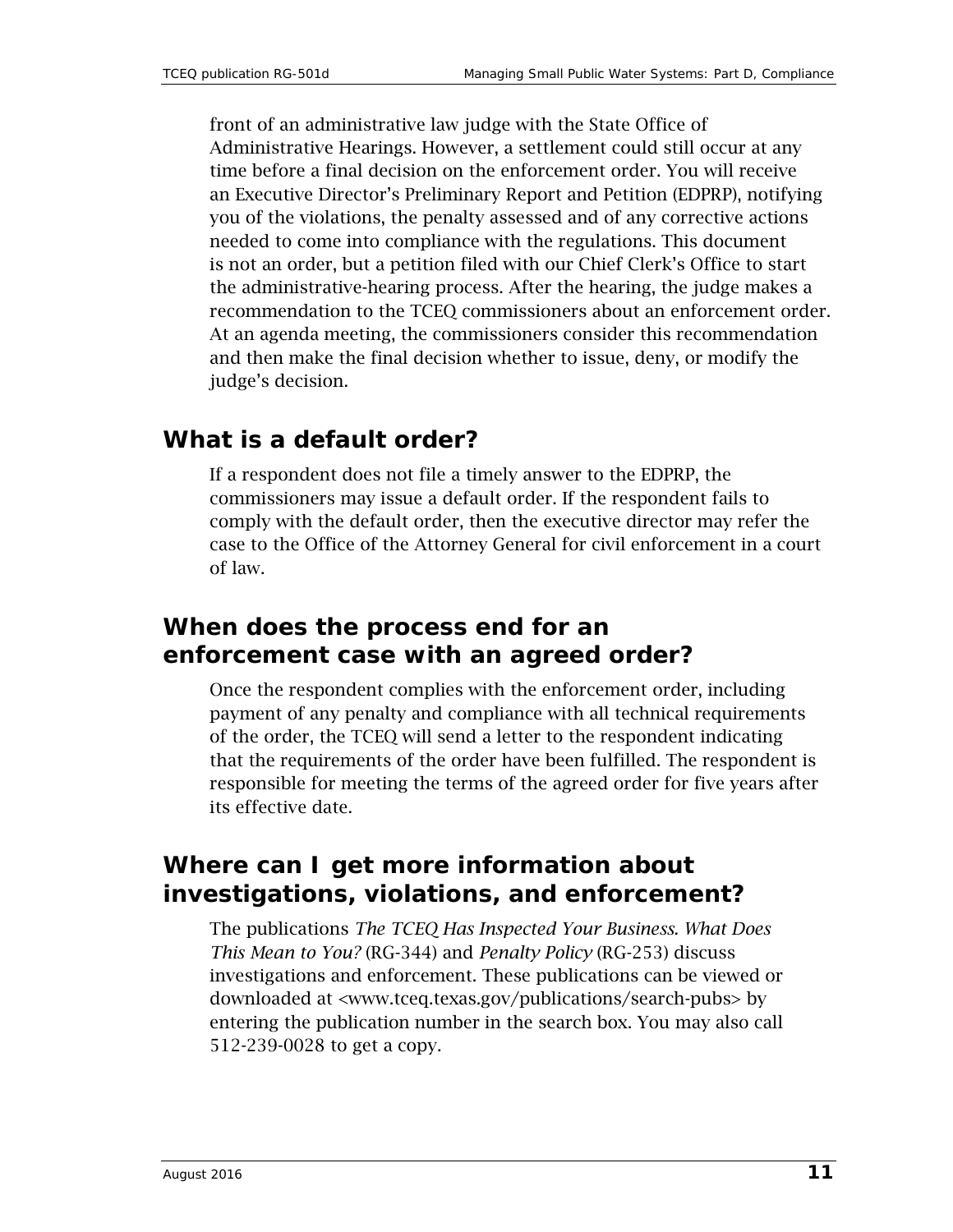## <span id="page-11-0"></span>**Common Drinking-Water Violations**

#### **Which violations can result in automatic enforcement for a water system?**

The following Category A violations are examples of what may be discovered during an on-site investigation or during a records review by regional or central-office personnel.

- Failure to:
	- obtain approval for plans and specifications
	- provide treatment facilities necessary to meet the minimum surface water–treatment requirements of 30 TAC 290.42 and 290.111
	- provide disinfection equipment to maintain the required minimum disinfection residual
	- $\circ$  issue a Boil Water notice within 24 hours
- If the TCEQ determines that the system's water source is considered groundwater under the influence of surface water, or GUI, then the system must begin proper treatment of the water within 18 months of that determination
- Second occurrence of an investigator-documented low pressure (< 20 psi) within a period of 12 months when the cause was preventable by proper operation and maintenance
- Second occurrence of an outage for the same cause when the cause was preventable by proper operation and maintenance
- Greater than 50 percent deficiency of capacity requirements
- Failure to notify the commission of system reactivation in writing

#### **Monitoring and reporting violations**

Water systems are required to monitor the water quality to make sure it is safe for public consumption. Since some contaminants have a greater potential to make people sick, there are stricter consequences for failing to monitor and report these water quality parameters. A point-based system is used for ranking the severity and frequency of violations, giving more points for more severe violations.

Water systems that exceed the point threshold will escalate to formal enforcement action. The point system weighs the following violations more heavily, making it easier for a water system to reach the point threshold if they experience these violations: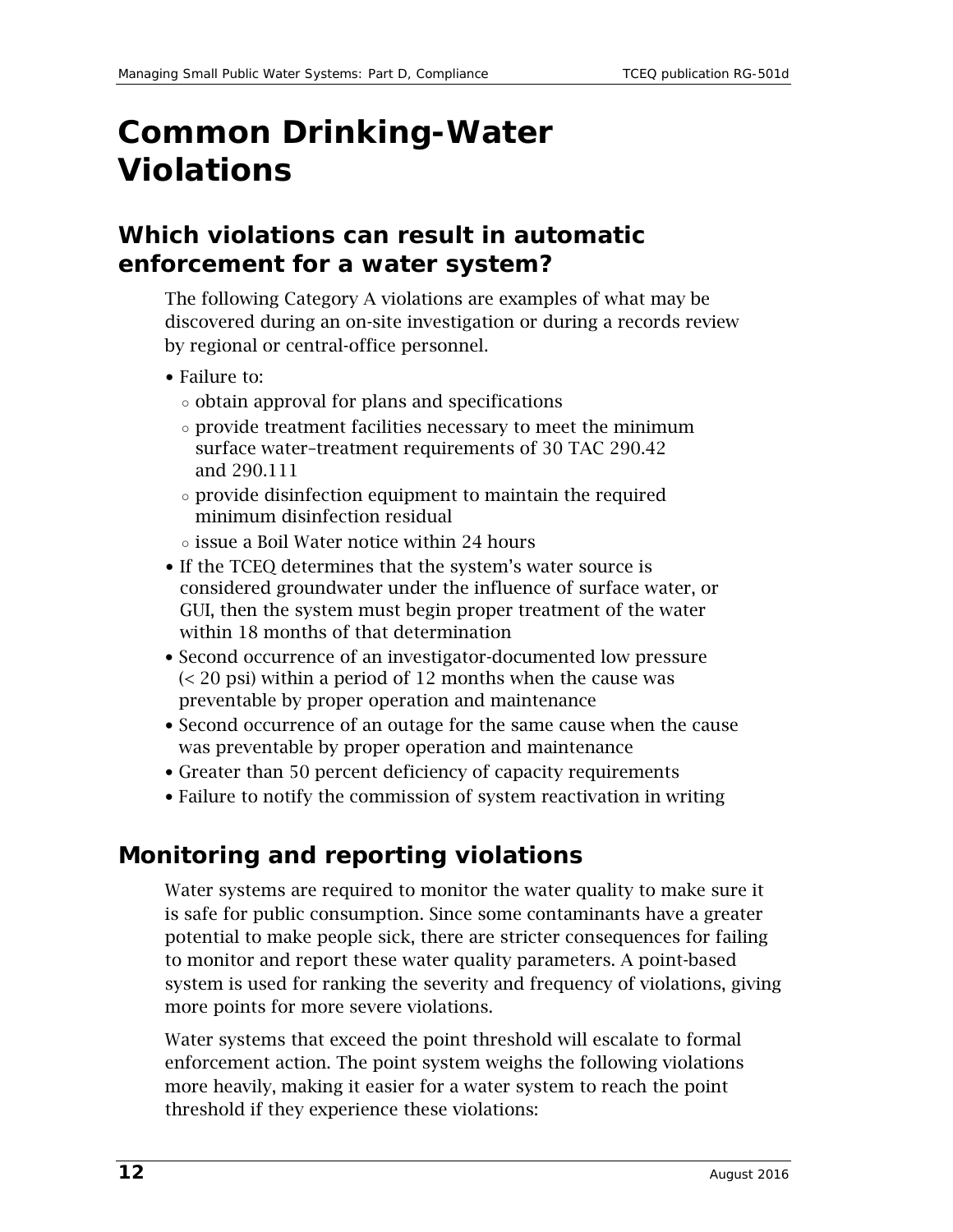- repeat monitoring violations of the Revised Total Coliform Rule
- monitoring and reporting violations related to nitrates
- other health-based violations

You can learn more about the point system on the TCEQ's Web page: [<www.tceq.texas.gov/goto/dwer>](http://www.tceq.texas.gov/goto/dwer). At the end of this document, you can find tables outlining the requirements for sampling, reporting, record keeping, and monitoring that a water system must follow. Use these tables to help stay in compliance with the TCEQ's requirements and avoid violations.

### <span id="page-12-0"></span>**Example Drinking-Water Enforcement Scenario**

#### **Purpose**

The purpose of this scenario is to show how a small water system can go to enforcement for reporting violations found during a TCEQ records review, even when no major violations are discovered during an investigation.

#### **Background on the drinking-water system**

Coldwater Creek Water Supply Corporation is a fictitious groundwater system which serves 200 customers on the outskirts of Medium City.

#### **Violations found during a comprehensive compliance investigation**

The water system received a routine compliance investigation by regional TCEQ personnel, which resulted in the following violations:

- The intruder-resistant fence was not high enough.
- The well house had a small hole near the foundation that showed evidence of rodent activity.

#### **Actions taken to resolve the violations**

Within a week of the investigation, the water system corrected the violations and documented its compliance in writing by submitting receipts for fencing supplies and labor, as well as photographs of the fencing and the repair to the well house.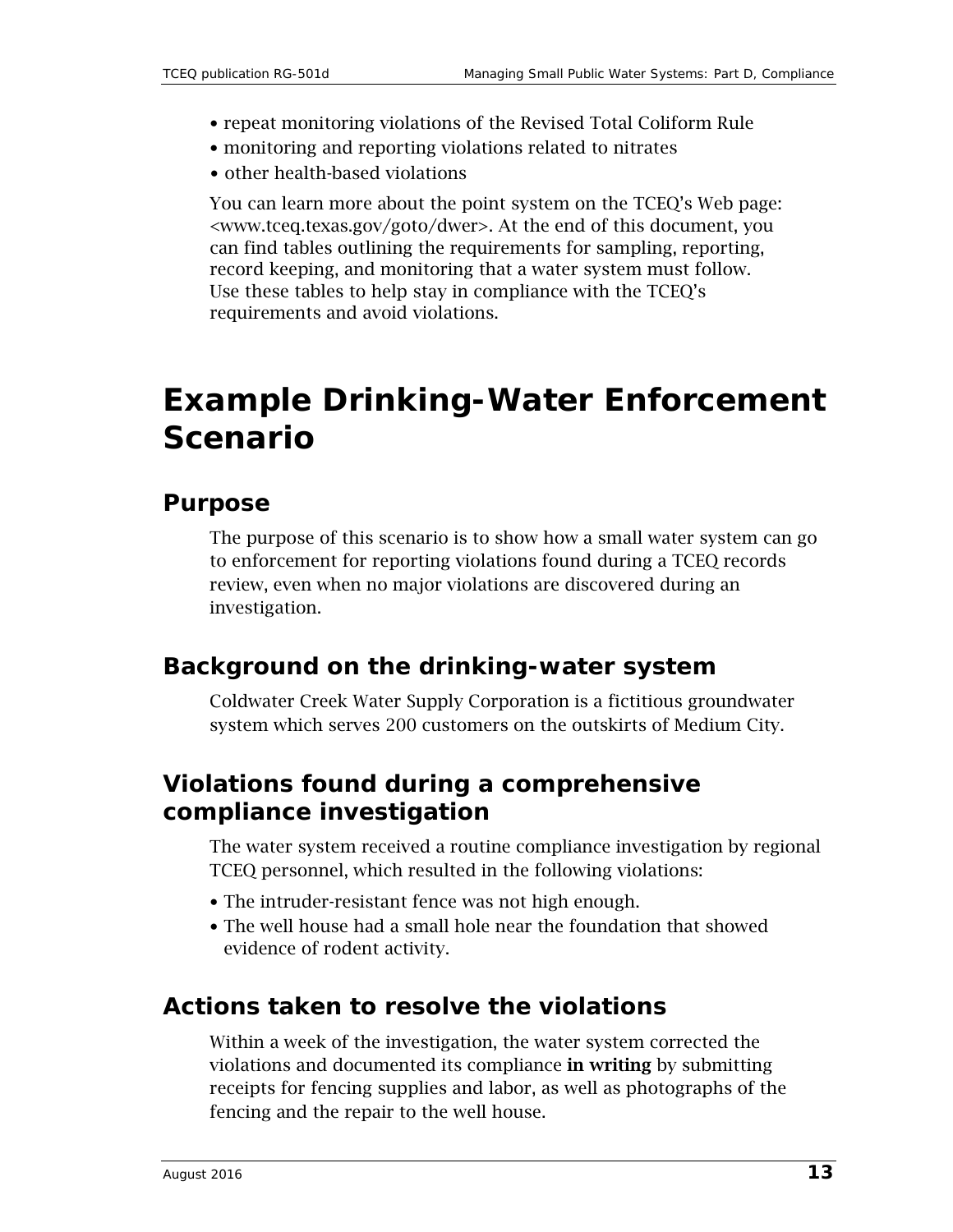#### **Did the water system receive formal notice of these violations?**

No. An NOV was not issued to the system since it quickly resolved the violations noted during the investigation.

#### **Was an enforcement action initiated due to the investigation findings?**

No. The regional investigation didn't result in an NOE. However, the water system received an NOE from the TCEQ's Enforcement Division for violating the agency's monitoring requirements, along with not preparing and submitting the certificate of delivery for its Consumer Confidence Report (CCR), which are Category A violations. The NOE resulted in an agreed order.

#### **Why did the water system end up in enforcement even though it resolved the violations noted during the investigation?**

Enforcement actions can be initiated either as a result of an on-site investigation **or** from a records review by the TCEQ's regional or central office.

During a routine records review, TCEQ discovered that some Disinfectant Level Quarterly Operating Reports (DLQORs) and the CCR certificate were missing.

#### **How were the violations resolved?**

The system was issued an agreed order requiring it to submit the CCR certificate of delivery and to begin submitting DLQORs to the TCEQ on time. This requirement will be satisfied upon two consecutive quarters of compliant reporting.

### **Conclusion**

A records review conducted by the regional or central office in Austin can generate its own set of enforcement actions.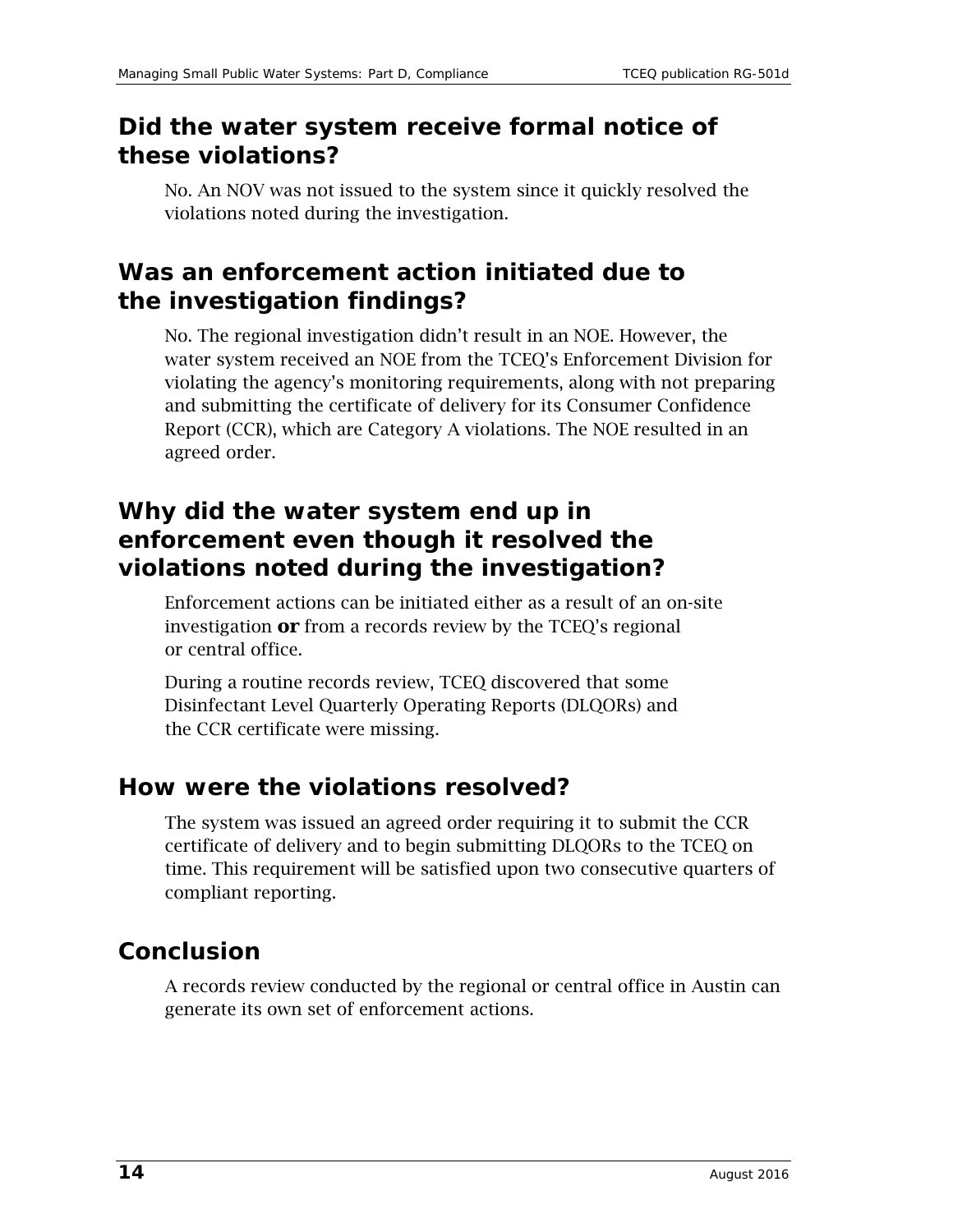## <span id="page-14-0"></span>**Table: Groundwater-System Sampling**

#### **How will this table assist with the required sampling at my water system?**

All public water systems are required to sample for chemical and microbiological contaminants. The types of contaminants and monitoring frequency are dependent upon the type of PWS and sample results history.

You can go to the Drinking Water Watch Web page [<www.tceq.texas.gov/goto/dww>](http://www.tceq.texas.gov/goto/dww) to verify information about your water system, including sample results and sampling schedules for your facility. This table provides you with the water quality sampling schedule for both community and non-transient non-community water systems that use groundwater as their only source of drinking water. Use this chart to check whether you are complying with the sampling requirements. Please note that sampling requirements can become complex for a water system when sample results indicate contaminant exceedances. For additional assistance please contact the Water Supply Division at 512-239-4691.

### **How do we determine the cost for required sampling at my water system?**

Use the online tool [<www.tceq.texas.gov/goto/costestimate>](http://www.tceq.texas.gov/goto/costestimate) to calculate the expected sampling costs for your water system. The tool takes you through a step-by-step process to first determine which specific samples a water system must collect and analyze, then you can enter this information into the cost-estimate tool to determine total expected cost.

#### **Definitions and Abbreviations**

Entry point—Where the finished (treated) water enters the distribution system

HAA5—the five most common haloacetic acids

MCL—maximum contaminant level

NELAP—National Environmental Laboratory Accreditation Program

Raw water—water before treatment

SOCs—synthetic organic compounds

30 TAC—Title 30, Texas Administrative Code

TTHM—total trihalomethanes

VOCs—volatile organic compounds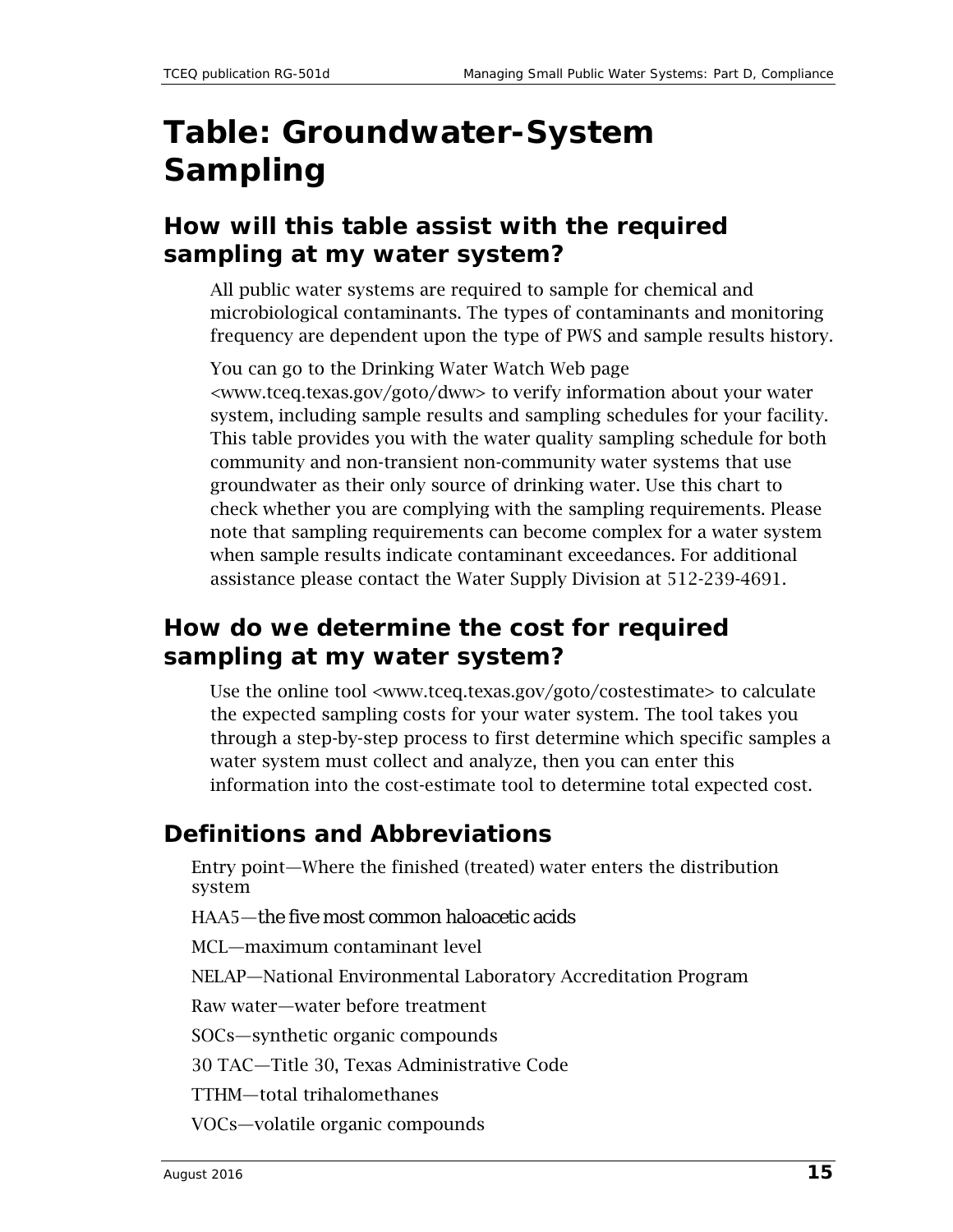### <span id="page-15-2"></span>PWS Routine Sampling Requirements

<span id="page-15-1"></span>Community and Non-Transient Non-Community Groundwater Systems

<span id="page-15-0"></span>

| <b>Sample Type</b>                                                                                  | <b>Number of Samples, Frequency</b>                                                                                                         | <b>NELAP LAB</b><br><b>Required?</b> | <b>Who Collects?</b>   |  |  |  |  |  |  |
|-----------------------------------------------------------------------------------------------------|---------------------------------------------------------------------------------------------------------------------------------------------|--------------------------------------|------------------------|--|--|--|--|--|--|
| <b>Raw-Water Sampling</b>                                                                           |                                                                                                                                             |                                      |                        |  |  |  |  |  |  |
| Coliform bacteria <sup>a</sup>                                                                      | Monthly $b$                                                                                                                                 | Yes                                  | Operator               |  |  |  |  |  |  |
|                                                                                                     | <b>Entry-Point Sampling</b>                                                                                                                 |                                      |                        |  |  |  |  |  |  |
| Bromate (if using ozone)                                                                            | Monthly                                                                                                                                     | <b>Yes</b>                           | Operator               |  |  |  |  |  |  |
| Chlorine dioxide (if using)                                                                         | 1 sample daily for each entry point using<br>chlorine dioxide                                                                               | N <sub>o</sub>                       | Operator               |  |  |  |  |  |  |
| Chlorite (if using chlorine dioxide)                                                                | 1 sample daily for each entry point using<br>chlorine dioxide                                                                               | No                                   | Operator               |  |  |  |  |  |  |
| Disinfectant level                                                                                  | $\leq$ 500 people = 1 sample daily<br>$501 - 1,000 = 2$ samples daily<br>$1,001-2,500 = 3$ samples daily<br>$2,501-3,300 = 4$ samples daily | Yes                                  | Operator               |  |  |  |  |  |  |
| Inorganic chemicals as listed in<br>30 TAC 290.106(b) except for<br>nitrate and nitrite (see below) | Once every 3 years                                                                                                                          | Yes                                  | TCEQ contractor        |  |  |  |  |  |  |
| Inorganic chemicals, nitrate,<br>30 TAC 290.106(c)(6)                                               | Annually                                                                                                                                    |                                      | TCEQ contractor        |  |  |  |  |  |  |
| Nitrite, 30 TAC 290.106(c)(7)                                                                       | Once every 9 years                                                                                                                          |                                      |                        |  |  |  |  |  |  |
| Secondary constituents as listed in<br>30 TAC 290.105(b) and 290.118(b)                             | Once every 3 years                                                                                                                          | <b>Yes</b>                           | <b>TCEO</b> contractor |  |  |  |  |  |  |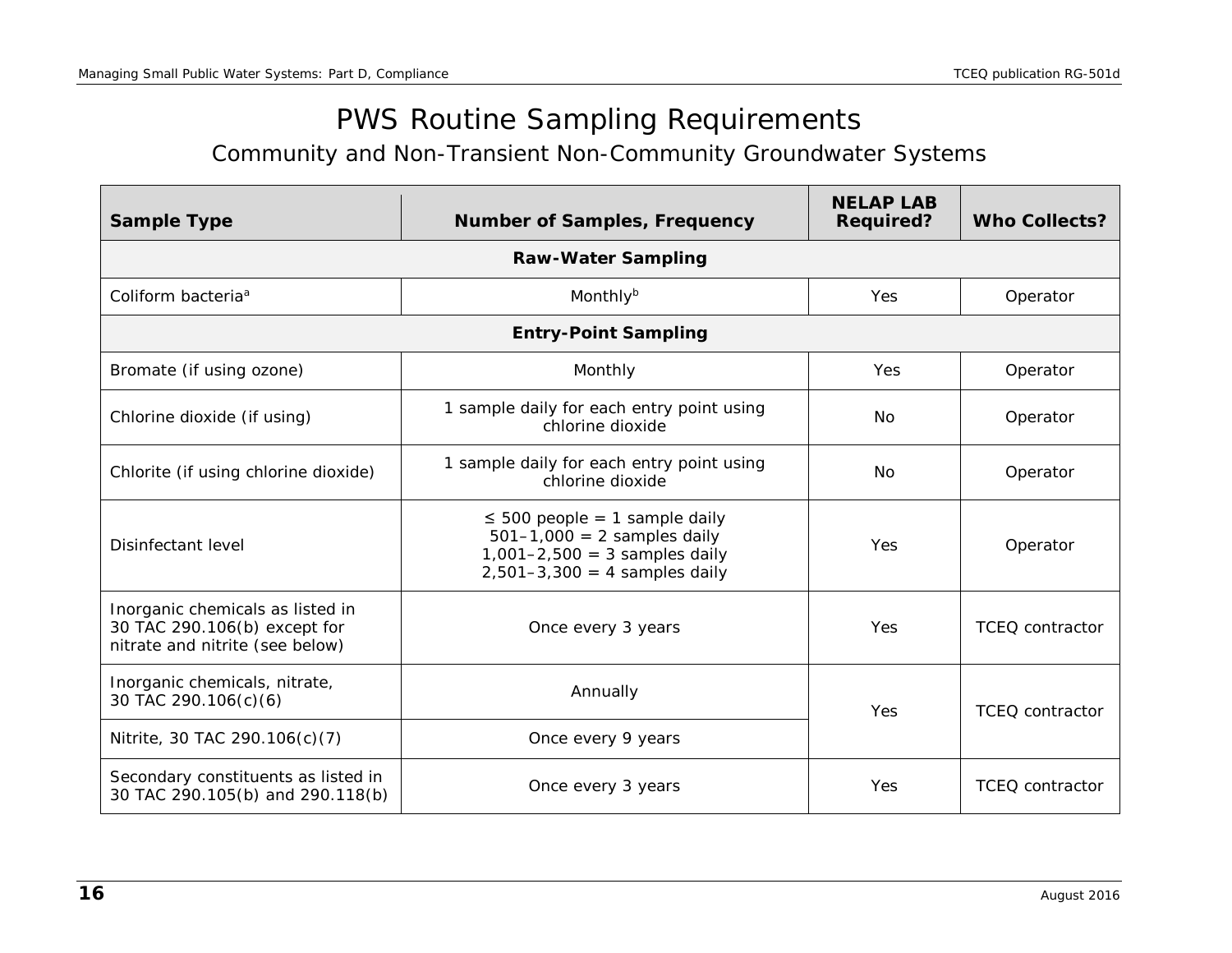| <b>Sample Type</b>                                                                                                       | <b>Number of Samples, Frequency</b>                                                                                                                                                                                                                                                                                                                                                                                                                                                          | <b>NELAP LAB</b><br><b>Required?</b> | <b>Who Collects?</b>     |
|--------------------------------------------------------------------------------------------------------------------------|----------------------------------------------------------------------------------------------------------------------------------------------------------------------------------------------------------------------------------------------------------------------------------------------------------------------------------------------------------------------------------------------------------------------------------------------------------------------------------------------|--------------------------------------|--------------------------|
|                                                                                                                          | <b>Entry-Point Sampling (continued)</b>                                                                                                                                                                                                                                                                                                                                                                                                                                                      |                                      |                          |
| Radionuclides (gross alpha, radium,<br>uranium): each contaminant has a<br>different MCL (community systems<br>only)     | Once within 90 days of initiating use of a new<br>water source; if results are below detection limits<br>for all contaminants, then once every 9 years<br>If results are above half the MCL but not<br>exceeding the MCL then contaminant is sampled<br>once every 3 years<br>If results are above the detection limit and below<br>half of the MCL then contaminant is sampled<br>once every 6 years<br>If contaminant is detected above MCL, then<br>contaminant must be sampled quarterly | Yes                                  | <b>TCEQ</b> contractor   |
| SOCs (includes pesticides,<br>herbicides)                                                                                | Initially, quarterly for 4 quarters, then once<br>every 3 years if there are no exceedances or<br>detections                                                                                                                                                                                                                                                                                                                                                                                 | <b>Yes</b>                           | TCEQ contractor          |
| VOCs (gas, oil)                                                                                                          | Initially, quarterly for 4 quarters, then once<br>every 3 years if no exceedances or detections                                                                                                                                                                                                                                                                                                                                                                                              | Yes                                  | <b>TCEQ</b> contractor   |
| Lead and copper in response to a<br>corrosion-control study under the<br>Lead and Copper Rule in 40 CFR<br>141.80-141.91 | Once at each entry point within 180 days from<br>the end of the monitoring period in which the<br>PWS exceeded lead or copper                                                                                                                                                                                                                                                                                                                                                                | Yes                                  | Operator or<br>homeowner |
| Water quality parameters in<br>response to a corrosion-control<br>study under the Lead and Copper<br>Rule                | $<$ 500 people = 1 sample at each entry point per<br>quarter (4 consecutive quarters total) after a<br>PWS exceeds either lead or copper<br>101 to 500 people = $2$ samples at each entry<br>point per quarter (4 consecutive quarters) after a<br>PWS exceeds either lead or copper                                                                                                                                                                                                         | No                                   | Operator                 |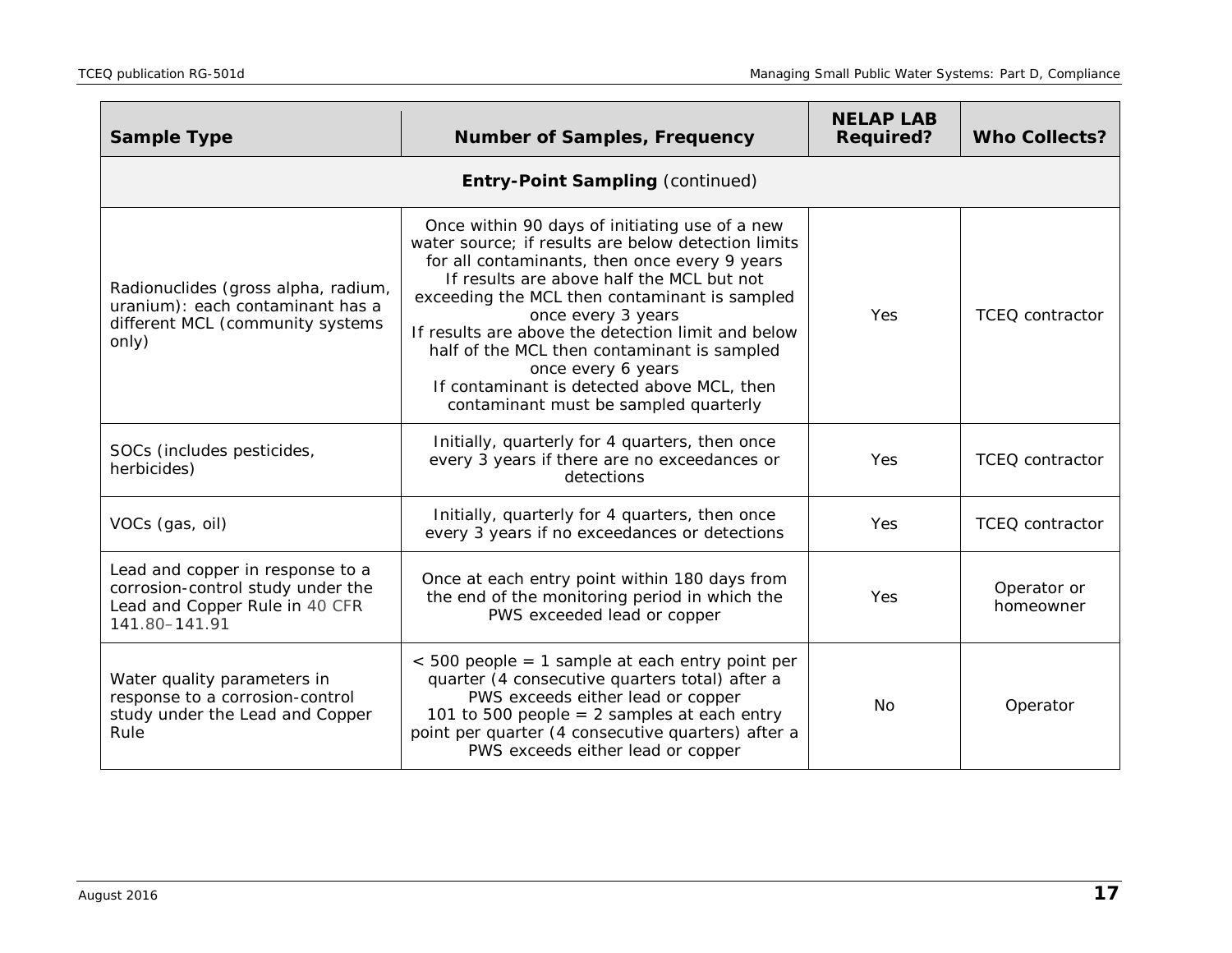| <b>Sample Type</b>                                                                                                               | <b>Number of Samples, Frequency</b>                                                                                                                                                                                                                                             | <b>NELAP LAB</b><br><b>Required?</b> | <b>Who Collects?</b>     |
|----------------------------------------------------------------------------------------------------------------------------------|---------------------------------------------------------------------------------------------------------------------------------------------------------------------------------------------------------------------------------------------------------------------------------|--------------------------------------|--------------------------|
|                                                                                                                                  | <b>Distribution-System Sampling</b>                                                                                                                                                                                                                                             |                                      |                          |
| Asbestos (if there is asbestos<br>cement pipe)                                                                                   | Once during first 3 years of each 9-year cycle                                                                                                                                                                                                                                  | <b>Yes</b>                           | <b>TCEQ</b> contractor   |
| Coliform                                                                                                                         | 1 to 1,000 people = 1 sample monthly<br>1,001 to 2,500 people = 2 samples monthly                                                                                                                                                                                               | Yes                                  | Operator                 |
| Disinfectant residual at<br>representative locations, free or<br>total chlorine                                                  | $<$ 250 connections or $<$ 750 people = 1 sample<br>every 7 days<br>$\geq$ 250 connections or $\geq$ 750 people = 1 sample<br>daily                                                                                                                                             | No                                   | Operator                 |
| Chlorite                                                                                                                         | 1 set monthly for each entry point that uses<br>chlorine dioxide (3 samples in a set, collected on<br>the same day)                                                                                                                                                             | <b>Yes</b>                           | Operator                 |
| Disinfection by-products (TTHM,<br>HAA5)                                                                                         | $<$ 500 people = 1 or 2 sample sites annually<br>500 to 9999 people = 1 or 2 sample sites<br>annually                                                                                                                                                                           | <b>Yes</b>                           | <b>TCEQ</b> contractor   |
| Lead and copper-tap sampling                                                                                                     | $<$ 101 people = 5 samples per 6-month period<br>(for 2 periods)<br>101 to 500 people = 10 samples per 6-month<br>period (for 2 periods)<br>501 to 3000 people = 20 samples per 6-month<br>period (for 2 periods)                                                               | Yes                                  | Operator or<br>homeowner |
| Water quality parameters as part of<br>a corrosion-control study under the<br>Lead and Copper Rule or new<br>public water system | $<$ 500 people = 1 sample at each entry point and<br>at one distribution-system site per quarter (4<br>consecutive quarters total)<br>101 to 500 people = $2$ samples at each entry<br>point and at two distribution-system sites per<br>quarter (4 consecutive quarters total) | No                                   | Operator                 |

*<sup>a</sup>* See 30 TAC 290.109(c)(4) for rules on monitoring raw-groundwater source[s.](#page-15-1)

*b* Groundwater systems may be required to collect monthly raw samples if granted a rule exception by the Technical Review and Oversight Team or as a corrective action under the Ground Water Rule (40 CFR Parts 9, 141, and 142[\).](#page-15-2)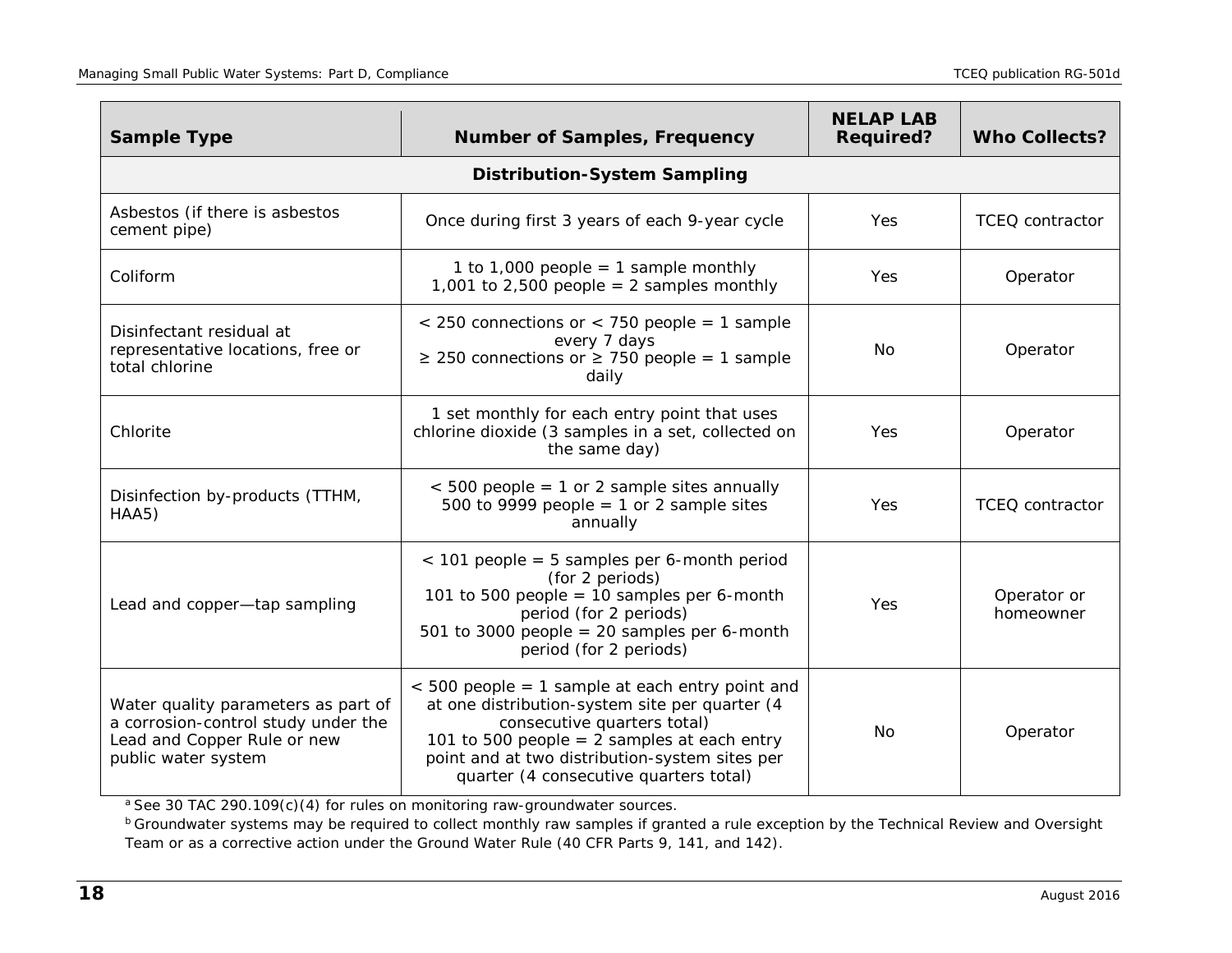## <span id="page-18-0"></span>**Table: Monitoring and Reporting**

#### **How will this chart help me monitor and keep records?**

You can use the table to check the required monitoring, reporting, and record keeping that applies to your PWS. This table can also help you schedule the monitoring and reporting requirements each year. Use the resources in the column "Guidance" to learn more about each type of record. Copies of records that are sent to the TCEQ should also be kept on-site for investigations.

Monitoring and reporting requirements can become complex for a water system when sample results indicate contaminant exceedances. For additional assistance please contact the Water Supply Division at 512-239-4961.

#### **What abbreviations are used in the table?**

ANSI/NSF Standard 60—American National Standards Institute and National Sanitation Foundation

BPA—backflow-prevention assembly

BT—bladder tank(s)

C—Community public water system

DLQOR—Disinfection Level Quarterly Operating Report

ET—elevated tank(s)

GUI—source of water is groundwater under the direct influence of surface water

GST—ground storage tank(s)

GW—source of water is groundwater

MCL—maximum contaminant level

MRDL—maximum residual disinfectant level

N/A—not applicable

NTNC—non-transient non-community public water system

PE—professional engineer (licensed in Texas)

PT—pressure tank(s)

PWS—public water system

SP—standpipe(s)

SW—source of water is surface water

TNC—transient non-community public water system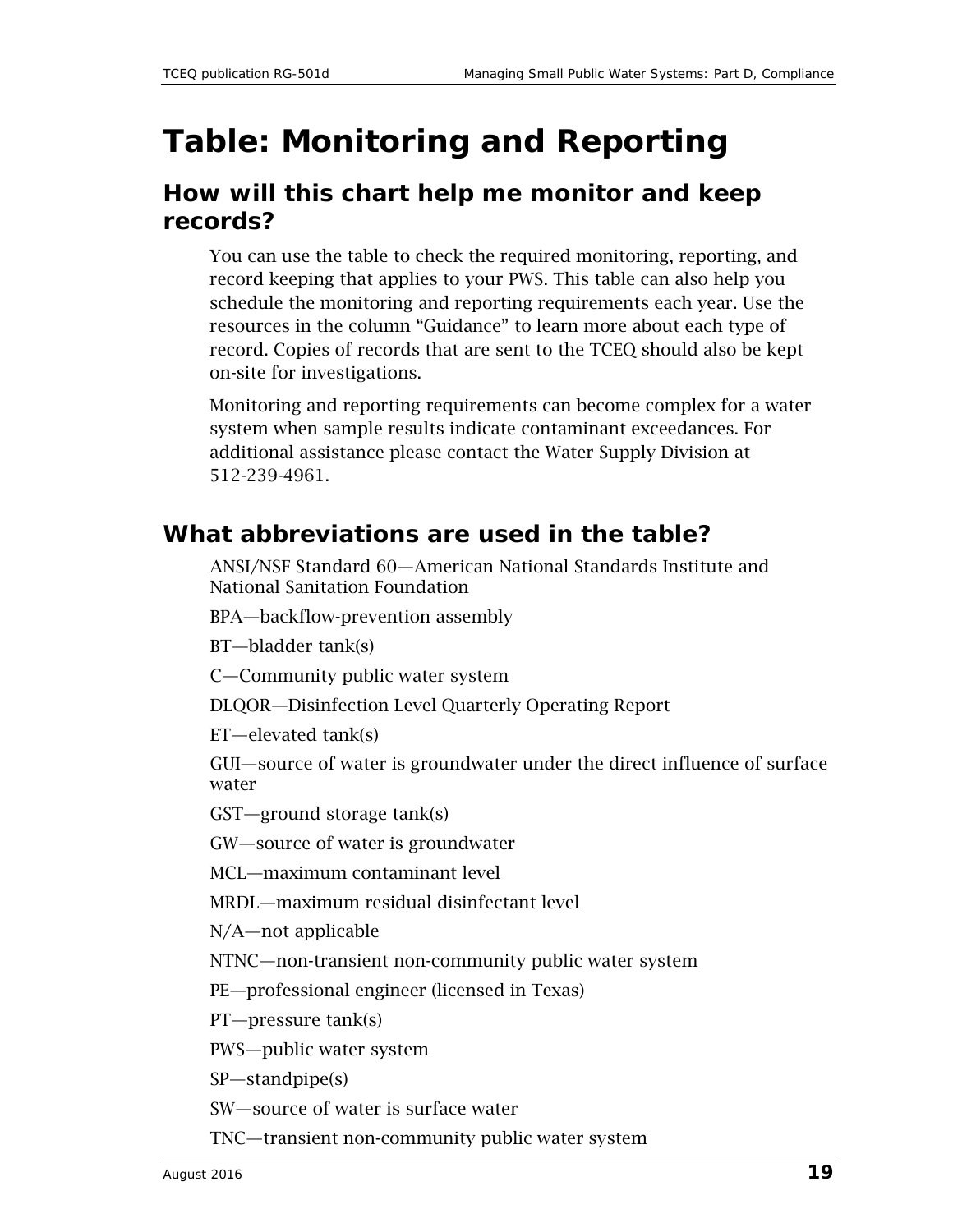### Monitoring, Reporting, and Record-Keeping Requirements

<span id="page-19-0"></span>

| Reports, Manuals,<br><b>Registrations</b>                                                        | Type of<br>PWS:<br>C, TNC, or<br><b>NTNC</b> | Type of<br>PWS: GW.<br><b>GUI or SW</b>                                      | Population<br><b>Served</b>                          | Monitoring<br>Frequency                                                                                            | Reporting<br>Frequency | Keep<br>On-Site<br>or Send<br>to TCEQ? | Guidance                                                                                                                                                                                                            |
|--------------------------------------------------------------------------------------------------|----------------------------------------------|------------------------------------------------------------------------------|------------------------------------------------------|--------------------------------------------------------------------------------------------------------------------|------------------------|----------------------------------------|---------------------------------------------------------------------------------------------------------------------------------------------------------------------------------------------------------------------|
| Chlorine residual                                                                                |                                              |                                                                              | < 250<br>connections<br>or $< 750$<br>people         | Weekly                                                                                                             | Quarterly              | C. NTNC:<br>send to TCEQ               | RG-407-Disinfectant<br>Residual Reporting for                                                                                                                                                                       |
| monitoring or DLQORs                                                                             | Any of these                                 | GW, GUI                                                                      | $\geq 250$<br>connections<br>or $\geq 750$<br>people | Daily                                                                                                              | Quarterly              | TNC:<br>keep on-site                   | Public Water Systems:<br><www.tceq.texas.gov <br="">goto/rg-407&gt;</www.tceq.texas.gov>                                                                                                                            |
| Monthly operating<br>reports (water<br>production, disinfectant<br>residual, pH,<br>temperature) | Any of these                                 | <b>SW</b><br>(GW if<br>providing<br>$4$ -log<br>disinfection<br>per GW rule) | N/A                                                  | Daily                                                                                                              | Monthly                | Send to<br><b>TCEQ</b>                 | Fill out the report here:<br><www.tceq.texas.gov <br="" goto="">swmor-forms&gt;<br/>Guidance also available:<br/><www.tceq.texas.gov <br="" goto=""><math>rq - 211</math></www.tceq.texas.gov></www.tceq.texas.gov> |
| Accuracy testing of<br>electronic equipment<br>for monitoring<br>disinfectant residual           | Any of these                                 | GW, GUI, SW                                                                  | N/A                                                  | Manual<br>analyzers:<br>every 90 days<br>Continuous<br>analyzers:<br>calibrated every<br>7 days, checked<br>weekly | N/A                    | Keep on-site                           | N/A                                                                                                                                                                                                                 |
| Flushing of dead-end<br>mains                                                                    | Any of these                                 | GW, GUI, SW                                                                  | N/A                                                  | Monthly                                                                                                            | N/A                    | Keep on-site                           | N/A                                                                                                                                                                                                                 |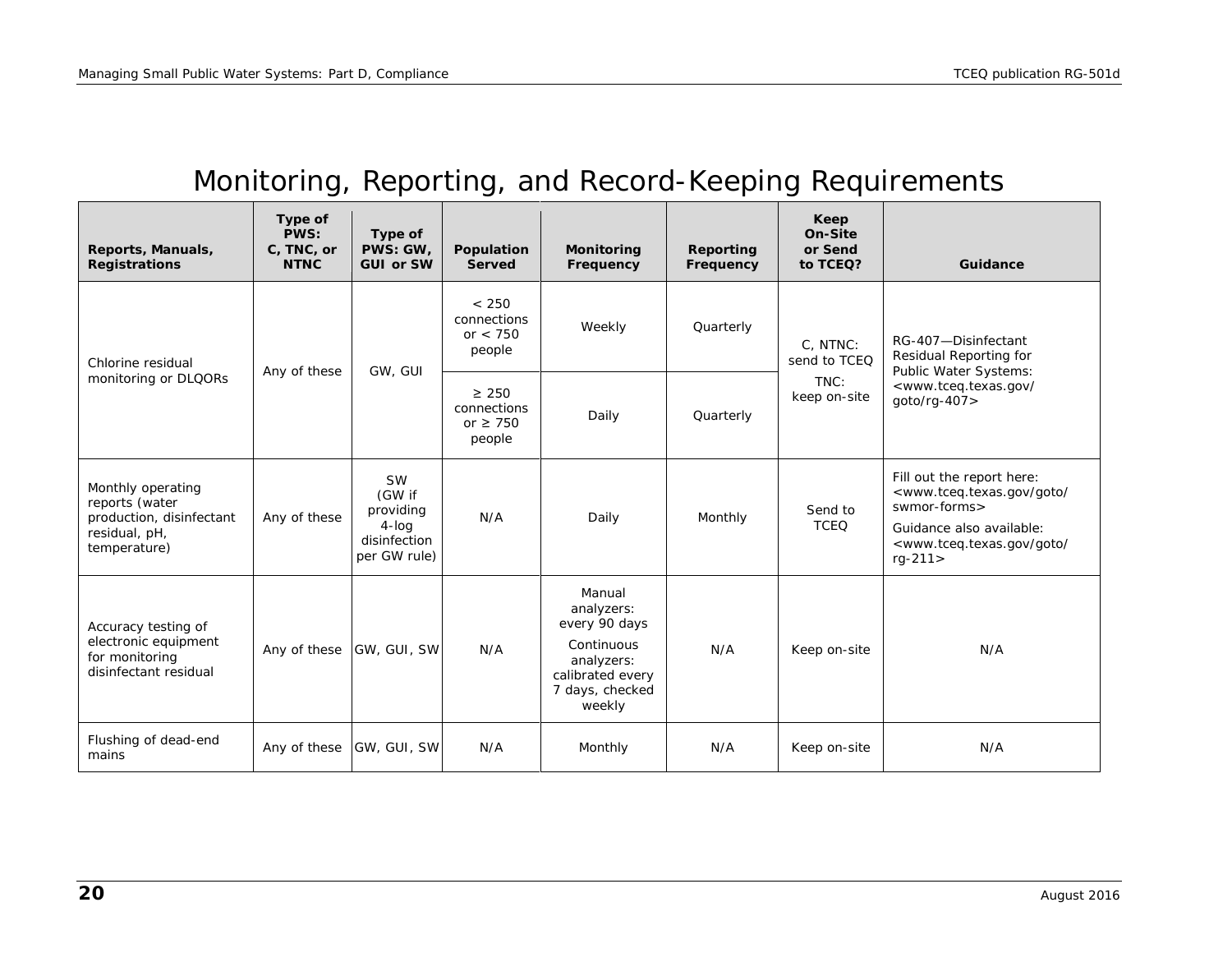<span id="page-20-0"></span>

| Reports, Manuals,<br><b>Registrations</b>                 | Type of<br>PWS:<br>C, TNC, or<br><b>NTNC</b> | Type of<br>PWS: GW,<br><b>GUI or SW</b> | Population<br><b>Served</b>  | Monitoring<br>Frequency                                                                 | <b>Reporting</b><br>Frequency | Keep<br>On-Site<br>or Send<br>to TCEQ? | Guidance                                                                                                                                                                         |
|-----------------------------------------------------------|----------------------------------------------|-----------------------------------------|------------------------------|-----------------------------------------------------------------------------------------|-------------------------------|----------------------------------------|----------------------------------------------------------------------------------------------------------------------------------------------------------------------------------|
| Bacteriological<br>monitoring                             |                                              |                                         | Up to 1,000<br>people        | 1 sample<br>monthly                                                                     |                               | Lab will send                          | <www.tceq.texas.gov <br="" goto=""><math>rq-421&gt;</math></www.tceq.texas.gov>                                                                                                  |
| (population dependent)<br>30 TAC<br>290.107(c)(2)(A)(iii) | Any of these                                 | GW, GUI,<br><b>SW</b>                   | $1.001 -$<br>2,500<br>people | 2 samples<br>monthly                                                                    | Monthly                       | results to<br><b>TCEQ</b>              | TCEQ's Revised Total Coliform<br>Rule sample siting-plan<br>template included in Part C:<br>Operations and Maintenance                                                           |
|                                                           |                                              |                                         |                              | Annually for<br>exterior and<br>interior of GST.<br>ET, and SP                          |                               |                                        | Storage Tank Inspection Form:<br><www.tceq.texas.gov <br="">assets/public/<br/>assistance/sblga/</www.tceq.texas.gov>                                                            |
| Tank inspections<br>including BT, GST, ET,<br>SP, and PT  | Any of these                                 | GW, GUI,<br><b>SW</b>                   | N/A                          | Annually for<br>exterior of PT<br>and BT                                                | N/A                           | Keep on-site                           |                                                                                                                                                                                  |
|                                                           |                                              |                                         |                              | Once every<br>5 years for<br>interior of<br>pressure tank<br>with an<br>inspection port |                               |                                        | tankinspectform.pdf>                                                                                                                                                             |
| Well-meter calibration <sup>a</sup>                       | Any of these                                 | GW, GUI                                 | N/A                          | Every 3 years                                                                           | N/A                           | Keep on-site                           | N/A                                                                                                                                                                              |
| Approval of chemicals<br>under ANSI/NSF 60                | Any of these                                 | GW, GUI,<br><b>SW</b>                   | N/A                          | N/A                                                                                     | N/A                           | Keep on-site                           | ANSI/NSF website:<br><www.nsf.org></www.nsf.org>                                                                                                                                 |
| <b>BPA</b> tests                                          | Any of these                                 | GW, GUI,<br><b>SW</b>                   | N/A                          | N/A                                                                                     | N/A                           | Keep on-site                           | Official BPA Test and<br>Maintenance Form:<br><www.tceq.texas.gov <br="">assets/public/permitting/<br/>watersupply/groups/ccc/<br/>Form TCEQ-20700.docx&gt;</www.tceq.texas.gov> |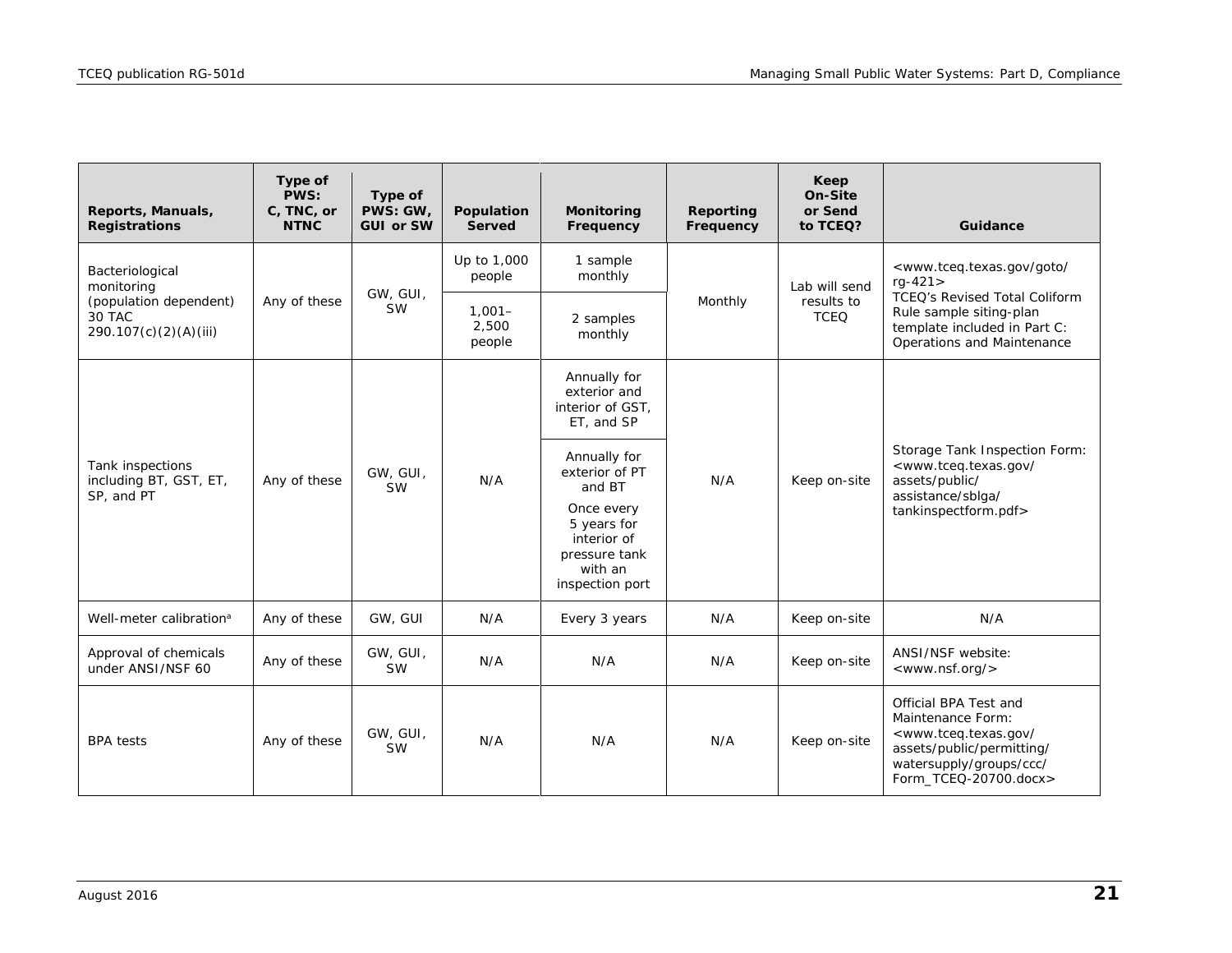| Reports, Manuals,<br><b>Registrations</b>                                    | Type of<br>PWS:<br>C, TNC, or<br><b>NTNC</b>                         | Type of<br>PWS: GW,<br><b>GUI or SW</b> | Population<br><b>Served</b> | <b>Monitoring</b><br>Frequency | Reporting<br>Frequency                                                 | Keep<br>On-Site<br>or Send<br>to TCEQ? | Guidance                                                                                                                                                                                            |
|------------------------------------------------------------------------------|----------------------------------------------------------------------|-----------------------------------------|-----------------------------|--------------------------------|------------------------------------------------------------------------|----------------------------------------|-----------------------------------------------------------------------------------------------------------------------------------------------------------------------------------------------------|
| Consumer-confidence<br>report                                                | $\mathsf{C}$                                                         | GW, GUI,<br><b>SW</b>                   | N/A                         | N/A                            | Due July 1<br>annually                                                 | Send to<br>TCEQ and<br>customers       | General information:<br><www.tceq.texas.gov <br="">drinkingwater/ccr&gt;</www.tceq.texas.gov>                                                                                                       |
| Copies of all exceptions                                                     | Any of these                                                         | GW, GUI,<br><b>SW</b>                   | N/A                         | N/A                            | N/A                                                                    | Keep on-site                           | <www.tceq.texas.gov <br="" goto="">pws-exception&gt;</www.tceq.texas.gov>                                                                                                                           |
| Corrosion-control study                                                      | Any of these<br>(if lead or<br>copper<br>action-level<br>exceedance) | GW. GUI.<br><b>SW</b>                   | N/A                         | N/A                            | Within 12<br>months of ALE<br>violation                                | Send to<br><b>TCEO</b>                 | Fill out Form TCEQ-20495:<br><www.tceg.texas.gov <br="">assets/public/permitting/<br/>watersupply/pdw/chemicals/<br/>lead copper/<br/>TCEO%20Form%2020495%20<br/>CCST.docx&gt;</www.tceg.texas.gov> |
| Customer-service<br>inspection                                               | Any of these                                                         | GW, GUI,<br><b>SW</b>                   | N/A                         | N/A                            | N/A                                                                    | Keep on-site                           | Official customer-service-<br>inspection form:<br><www.tceq.texas.gov assets="" p<br="">ublic/permitting/<br/>watersupply/groups/ccc/<br/>Form TCEQ-20699.docx&gt;</www.tceq.texas.gov>             |
| Distribution map                                                             | Any of these                                                         | GW, GUI,<br><b>SW</b>                   | N/A                         | N/A                            | Update as<br>necessary                                                 | Keep on-site                           | N/A                                                                                                                                                                                                 |
|                                                                              |                                                                      |                                         | < 3.300<br>connections      | N/A                            | N/A                                                                    |                                        | Follow the appropriate model<br>plan for your system:                                                                                                                                               |
| Drought contingency<br>plan (retail suppliers and<br>utilities) <sup>a</sup> | $\mathsf{C}$                                                         | GW, GUI,<br><b>SW</b>                   | $\geq 3,300$<br>connections | N/A                            | Submit within<br>90 days of<br>adoption<br>and revise<br>every 5 years | Keep on-site                           | <www.tceq.texas.gov <br="" assets="">public/permitting/<br/>watersupply/drought/<br/>20191.pdf&gt;</www.tceq.texas.gov>                                                                             |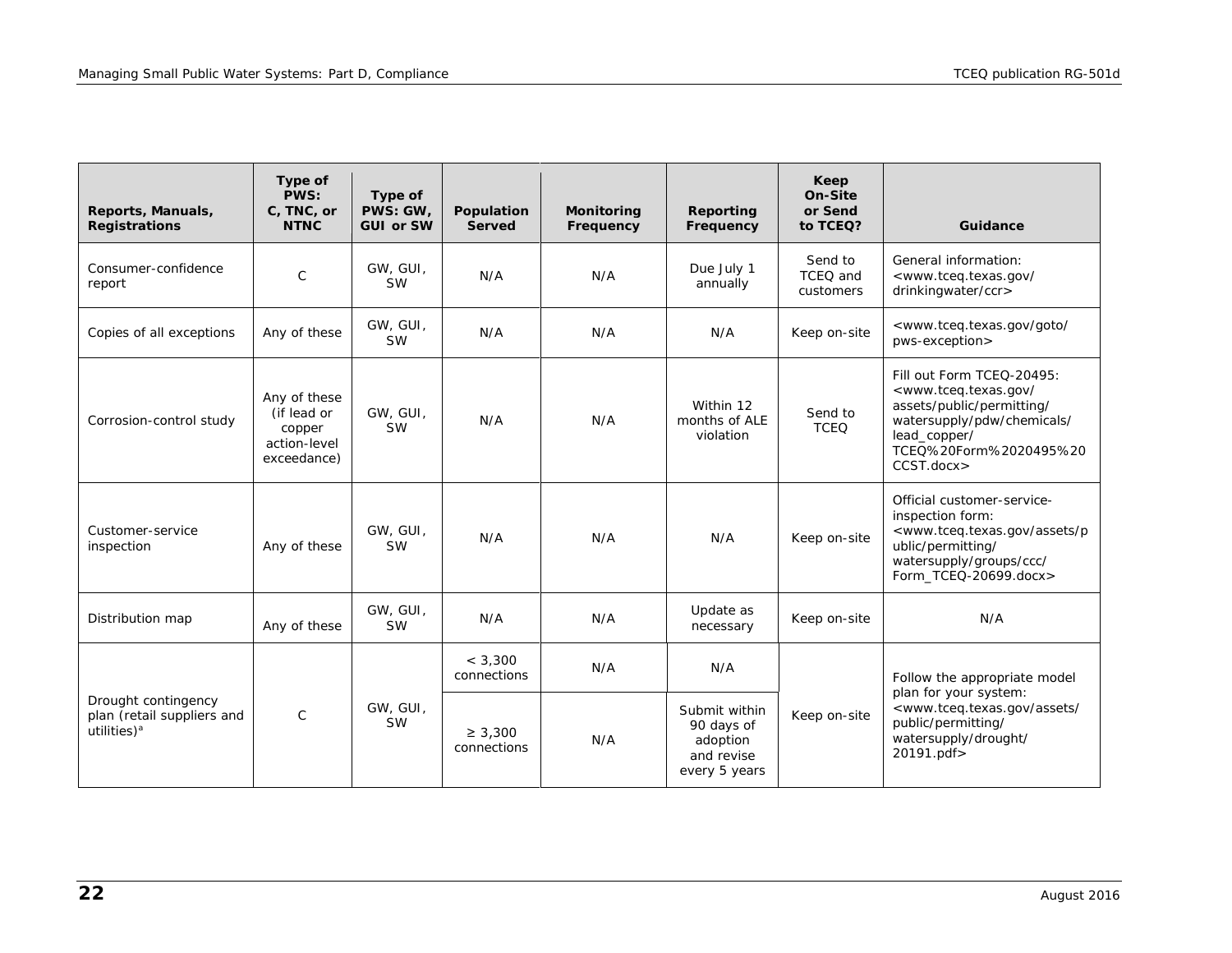<span id="page-22-0"></span>

| Reports, Manuals,<br><b>Registrations</b>     | Type of<br>PWS:<br>C, TNC, or<br><b>NTNC</b>                                                                    | Type of<br>PWS: GW,<br><b>GUI or SW</b> | Population<br><b>Served</b> | <b>Monitoring</b><br>Frequency | Reporting<br>Frequency                                                                                                                                                | Keep<br>On-Site<br>or Send<br>to TCEQ?                   | Guidance                                                                                                                                                          |
|-----------------------------------------------|-----------------------------------------------------------------------------------------------------------------|-----------------------------------------|-----------------------------|--------------------------------|-----------------------------------------------------------------------------------------------------------------------------------------------------------------------|----------------------------------------------------------|-------------------------------------------------------------------------------------------------------------------------------------------------------------------|
| Emergency-<br>preparedness plan               | Any of<br>these if<br>providing<br>overnight<br>accommo-<br>dations and<br>located in<br>an affected<br>countyb | GW, GUI,<br><b>SW</b>                   | N/A                         | N/A                            | Once                                                                                                                                                                  | Send to<br><b>TCEQ</b>                                   | Fill out this form to create<br>your plan:<br><www.tceq.texas.gov <br="" goto="">epp-harrisfb&gt;</www.tceq.texas.gov>                                            |
| Monitoring plan <sup>b</sup>                  | Any of these                                                                                                    | GW, GUI,<br><b>SW</b>                   | N/A                         | N/A                            | N/A                                                                                                                                                                   | GW: Keep<br>on-site<br>SW/GUI:<br>Send to<br><b>TCEQ</b> | See model plan:<br><www.tceq.texas.gov <br="" goto=""><math>rq - 384</math></www.tceq.texas.gov>                                                                  |
| Operations and<br>maintenance manual          | Any of these                                                                                                    | GW, GUI,<br><b>SW</b>                   | N/A                         | N/A                            | N/A                                                                                                                                                                   | Keep on-site                                             | See the manual in Part C:<br>Operations and Maintenance                                                                                                           |
| Plans and specifications<br>(submitted by PE) | Any of these                                                                                                    | GW, GUI,<br><b>SW</b>                   | N/A                         | N/A                            | Once for TCEQ<br>approval                                                                                                                                             | Send to<br><b>TCEQ</b>                                   | <www.tceq.texas.gov <br="" goto="">pws-planreview&gt;</www.tceq.texas.gov>                                                                                        |
| Public notices                                | Any of these                                                                                                    | GW, GUI,<br><b>SW</b>                   | N/A                         | N/A                            | Post if exceed<br>MCL, or MRDL,<br>or have acute<br>treatment-<br>technique<br>violation, or if<br>received an<br>NOV for<br>monitoring<br>and reporting<br>violation | Send to<br><b>TCEQ</b>                                   | Fill out the appropriate public<br>notice template for the specific<br>type of violation:<br><www.tceq.texas.gov <br="" goto="">swmor-pn&gt;</www.tceq.texas.gov> |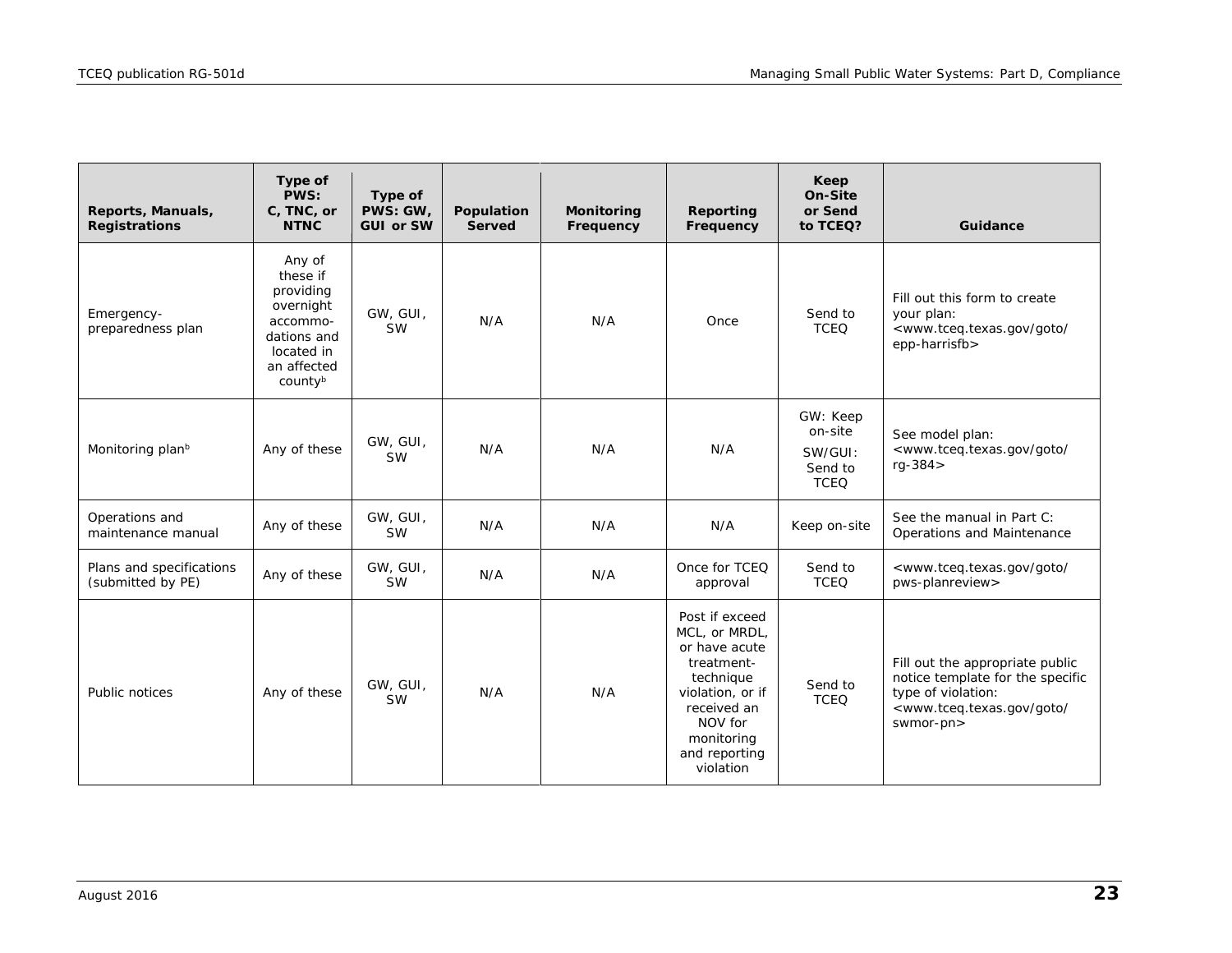| Reports, Manuals,<br><b>Registrations</b>                                                                    | Type of<br>PWS:<br>C, TNC, or<br><b>NTNC</b> | Type of<br>PWS: GW.<br><b>GUI or SW</b> | Population<br><b>Served</b> | <b>Monitoring</b><br>Frequency | Reporting<br>Frequency | Keep<br>On-Site<br>or Send<br>to TCEQ? | Guidance                                                                                                                                                                                                                                                                                                                                                                                                             |
|--------------------------------------------------------------------------------------------------------------|----------------------------------------------|-----------------------------------------|-----------------------------|--------------------------------|------------------------|----------------------------------------|----------------------------------------------------------------------------------------------------------------------------------------------------------------------------------------------------------------------------------------------------------------------------------------------------------------------------------------------------------------------------------------------------------------------|
| Sanitary control<br>easements for well(s)<br>(needed for PWS plan<br>approval) or the<br>required exceptions | Any of these                                 | GW, GUI                                 | N/A                         | N/A                            | N/A                    | Send to<br><b>TCEQ</b> with<br>plans   | Sample Sanitary Control<br>Easements or Exception to the<br>Easements: Form (TCEQ-<br>20698 <www.tceg.texas.gov <br="">assets/public/permitting/<br/>watersupply/ud/<br/>Sanitary%20Control%<br/>20Easement%20(3).docx&gt; or<br/><www.tceg.texas.gov <br="">assets/public/permitting/<br/>watersupply/pdw/<br/>Sanitary_Control_Easement_<br/>Exception Checklist.pdf&gt;</www.tceg.texas.gov></www.tceg.texas.gov> |
| Service agreements<br>and plumbing ordinance                                                                 | C, NTNC                                      | GW, GUI,<br><b>SW</b>                   | N/A                         | N/A                            | N/A                    | Keep on-site                           | Establishing and<br>Managing an Effective<br><b>Cross-Connection Control</b><br>Program (RG-478):<br><www.tceq.texas.gov <br="" goto="">rg-478&gt;</www.tceq.texas.gov>                                                                                                                                                                                                                                              |
| Well-completion data                                                                                         | Any of these                                 | GW, GUI                                 | N/A                         | N/A                            | N/A                    | Keep on-site                           | View your well report:<br><www.tceq.texas.gov <br="" goto="">waterwellview&gt;</www.tceq.texas.gov>                                                                                                                                                                                                                                                                                                                  |

<span id="page-23-0"></span>a Please note that well-meter calibrations, drought contingency plans and monitoring plans may be required by your local groundwater-conservation distric[t.](#page-22-0)

*<sup>b</sup>* "Affected utility" means a retail public utility, exempt utility, or provider or conveyor of potable- or raw-water service to more than one customer in a county with a population of 3.3 million or more or in a county with a population of 550,000 or more adjacent to a county with a population of 3.3 million or more. [Texas Water Code Section 13.1395(a)(1)(A–B[\).\]](#page-20-0)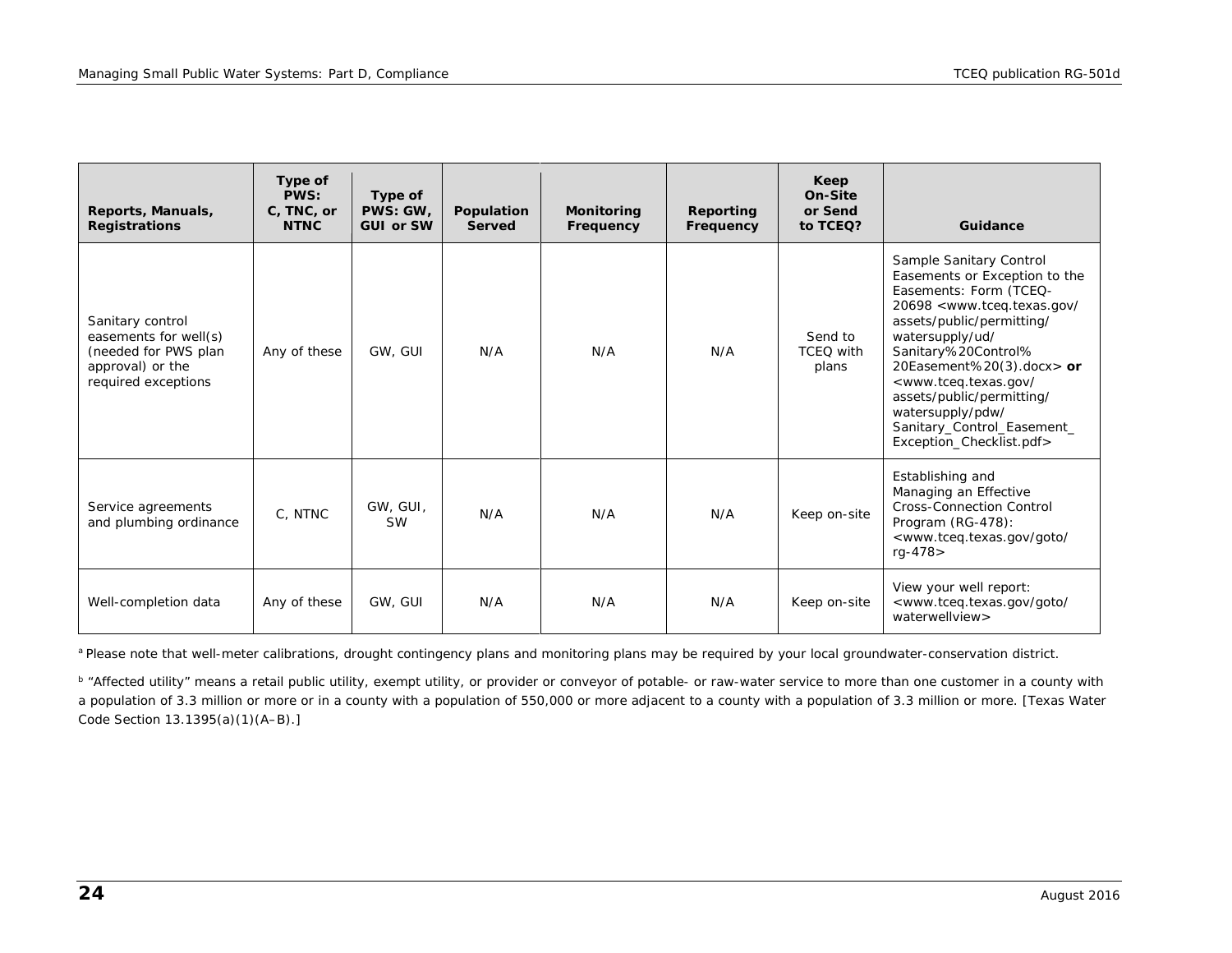### <span id="page-24-0"></span>**Table: Operational Record Retention**

#### **How will this table assist with the recordretention requirements?**

All public water systems are required to maintain a record of water-works operation and maintenance activities and submit operating reports. These records must be organized and copies kept on file or stored electronically, and must be accessible for review during inspections. This chart lists records and the length of time they must be kept. For your reference, the applicable rule citation is listed for each record. If you need more information or clarification, 30 TAC 290.46(f) contains the complete rule wording. Use this table as a quick reference guide.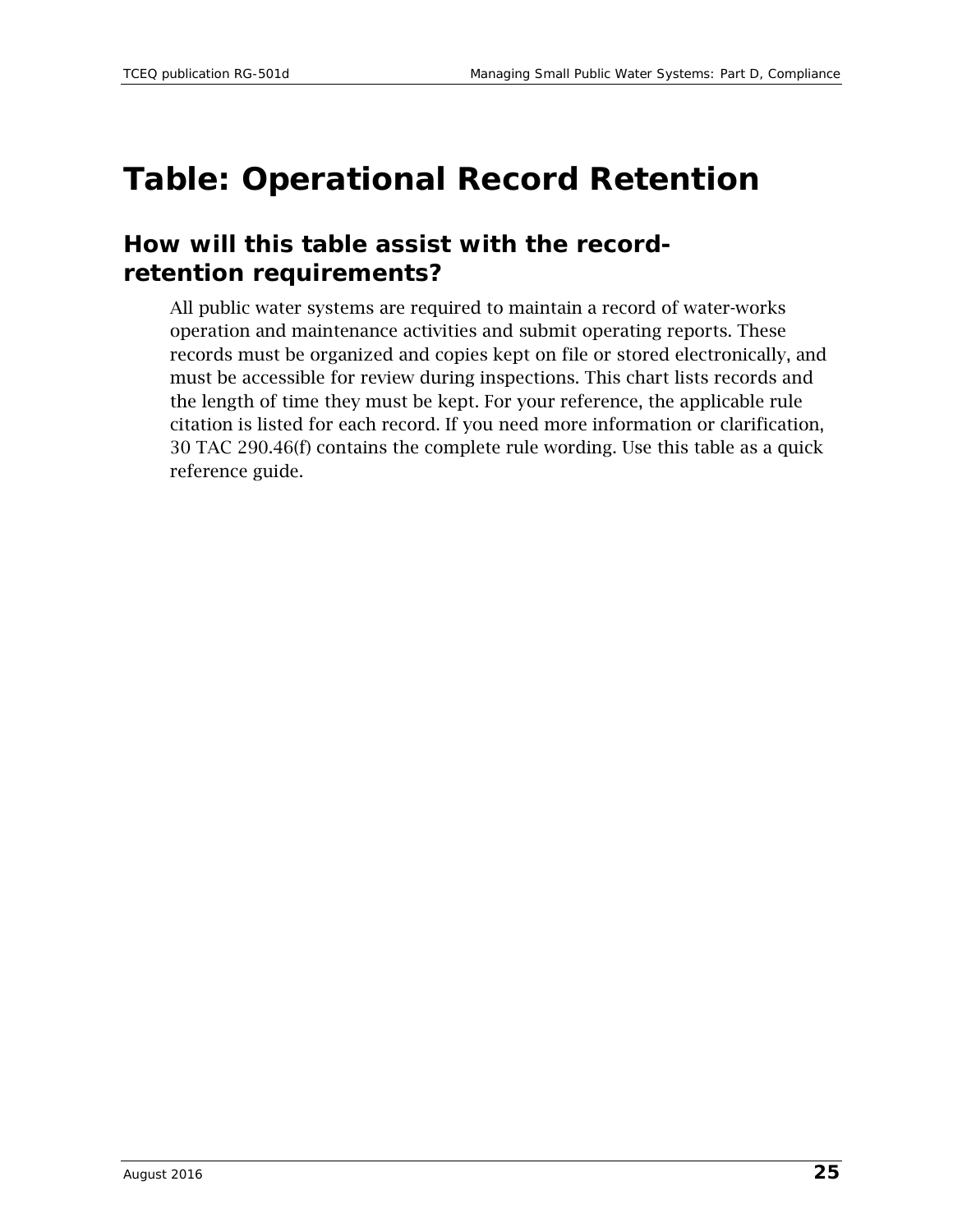<span id="page-25-0"></span>

| <b>Operational Record</b>                                                                                                               | <b>No less</b><br>than 2<br>years | <b>No less</b><br>than 3<br>years | <b>No less</b><br>than 5<br>years | <b>No less</b><br>than<br>10<br>years | <b>No less</b><br>than<br>$12 \overline{ }$<br>years | For as long<br>as they are<br>applicable<br>to the<br>system (for<br>affected<br>utilities) <sup>a</sup> |
|-----------------------------------------------------------------------------------------------------------------------------------------|-----------------------------------|-----------------------------------|-----------------------------------|---------------------------------------|------------------------------------------------------|----------------------------------------------------------------------------------------------------------|
| Amount of chemicals<br>used each day<br>290.46(f)(3)(A)(i)                                                                              | X                                 |                                   |                                   |                                       |                                                      |                                                                                                          |
| Volume of water<br>treated each day<br>290.46(f)(3)(A)(ii)                                                                              | X                                 |                                   |                                   |                                       |                                                      |                                                                                                          |
| Complaints and results<br>of investigations (water<br>quality, pressure, or<br>outages)<br>290.46(f)(3)(A)(iii)                         | X                                 |                                   |                                   |                                       |                                                      |                                                                                                          |
| Dates that dead-end<br>mains were flushed<br>290.46(f)(3)(A)(iv)                                                                        | X                                 |                                   |                                   |                                       |                                                      |                                                                                                          |
| Dates that storage<br>tanks and other<br>facilities were cleaned<br>290.46(f)(3)(A)(v)                                                  | X                                 |                                   |                                   |                                       |                                                      |                                                                                                          |
| Maintenance records<br>for water system<br>equipment and facilities<br>290.46(f)(3)(A)(vi)                                              | X                                 |                                   |                                   |                                       |                                                      |                                                                                                          |
| Daily or monthly<br>records of part-time<br>operators (for systems<br>that do not hire full-<br>time operators)<br>290.46(f)(3)(A)(vii) | X                                 |                                   |                                   |                                       |                                                      |                                                                                                          |

### Record-Retention Guide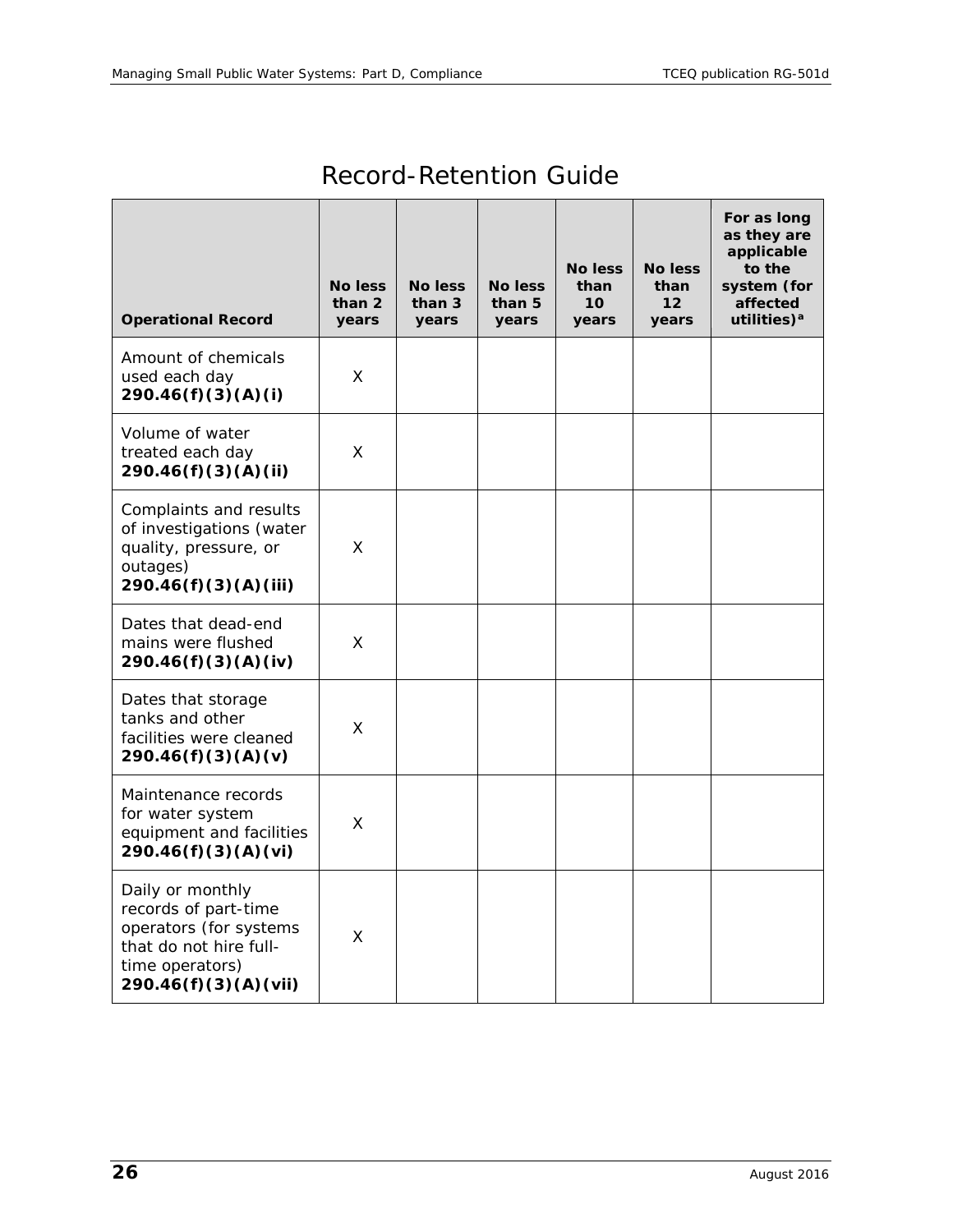| <b>Operational Record</b>                                                                                                                                                                          | <b>No less</b><br>than 2<br>years | <b>No less</b><br>than 3<br>years | <b>No less</b><br>than 5<br>years | <b>No less</b><br>than<br>10<br>years | <b>No less</b><br>than<br>12<br>years | For as long<br>as they are<br>applicable<br>to the<br>system (for<br>affected<br>utilities) $a$ |
|----------------------------------------------------------------------------------------------------------------------------------------------------------------------------------------------------|-----------------------------------|-----------------------------------|-----------------------------------|---------------------------------------|---------------------------------------|-------------------------------------------------------------------------------------------------|
| Copies of notices of<br>violation and resulting<br>corrective actions<br>290.46(f)(3)(B)(i)                                                                                                        |                                   | X                                 |                                   |                                       |                                       |                                                                                                 |
| Copies of public notices<br>issued by the water<br>system<br>290.46(f)(3)(B)(ii)                                                                                                                   |                                   | X                                 |                                   |                                       |                                       |                                                                                                 |
| Results of disinfectant-<br>residual monitoring<br>from the distribution<br>system<br>290.46(f)(3)(B)(iii)                                                                                         |                                   | X                                 |                                   |                                       |                                       |                                                                                                 |
| Calibration records for<br>laboratory equipment,<br>flow meters, rate-of-<br>flow controllers, on-line<br>turbidimeters, and on-<br>line disinfectant<br>residual analyzers<br>290.46(f)(3)(B)(iv) |                                   | X                                 |                                   |                                       |                                       |                                                                                                 |
| Records of backflow<br>prevention device<br>programs<br>290.46(f)(3)(B)(v)                                                                                                                         |                                   | X                                 |                                   |                                       |                                       |                                                                                                 |
| Raw surface water<br>monitoring results and<br>source-water<br>monitoring plans<br>290.46(f)(3)(B)(vi)                                                                                             |                                   | X                                 |                                   |                                       |                                       |                                                                                                 |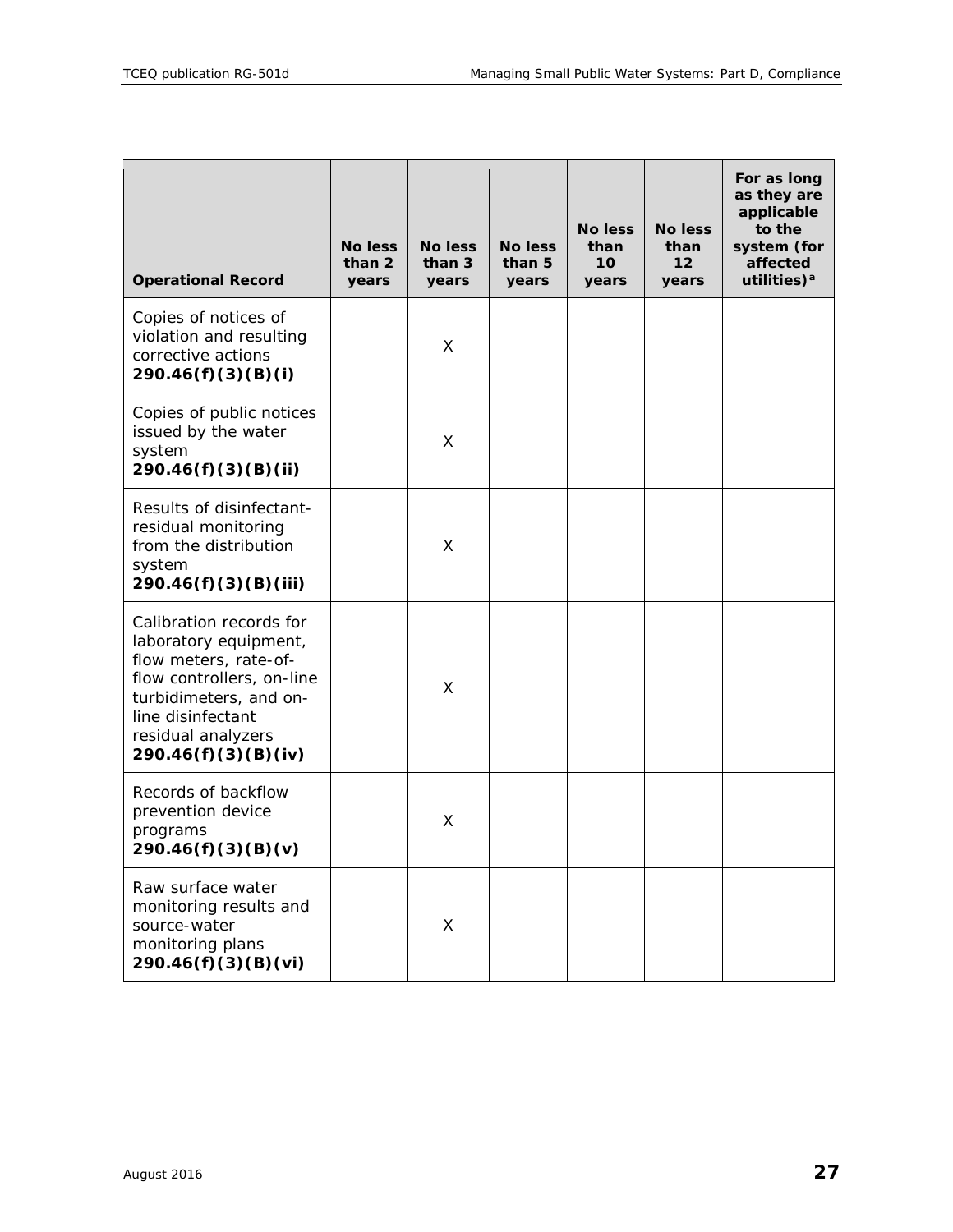| <b>Operational Record</b>                                                                                                                                                                                                                     | No less<br>than 2<br>years | <b>No less</b><br>than 3<br>years | <b>No less</b><br>than 5<br>years | <b>No less</b><br>than<br>10 <sup>1</sup><br>years | <b>No less</b><br>than<br>12<br>years | For as long<br>as they are<br>applicable<br>to the<br>system (for<br>affected<br>utilities) <sup>a</sup> |
|-----------------------------------------------------------------------------------------------------------------------------------------------------------------------------------------------------------------------------------------------|----------------------------|-----------------------------------|-----------------------------------|----------------------------------------------------|---------------------------------------|----------------------------------------------------------------------------------------------------------|
| Notifications to the<br>executive director of<br>$5.5$ - $log$<br>Cryptosporidium<br>treatment in lieu of<br>raw surface water<br>monitoring<br>290.46(f)(3)(B)(Vii)                                                                          |                            | X                                 |                                   |                                                    |                                       |                                                                                                          |
| Results of surface<br>water-treatment<br>monitoring used to<br>demonstrate log<br>inactivation or removal<br>290.46(f)(3)(B)(Viii)                                                                                                            |                            | X                                 |                                   |                                                    |                                       |                                                                                                          |
| Variances or exceptions<br>granted to the system<br>(for 5 years after they<br>are no longer in effect)<br>290.46(f)(3)(C)(i)                                                                                                                 |                            |                                   | X                                 |                                                    |                                       |                                                                                                          |
| Concentration-time<br>(CT) studies (for<br>5 years <b>after</b> they are<br>no longer in effect)<br>290.46(f)(3)(C)(ii)                                                                                                                       |                            |                                   | X                                 |                                                    |                                       |                                                                                                          |
| <b>Recycling Practices</b><br>Report form and other<br>records pertaining to<br>site-specific recycle<br>practices for treatment<br>plants that recycle (for<br>5 years <b>after</b> they are<br>no longer in effect)<br>290.46(f)(3)(C)(iii) |                            |                                   | X                                 |                                                    |                                       |                                                                                                          |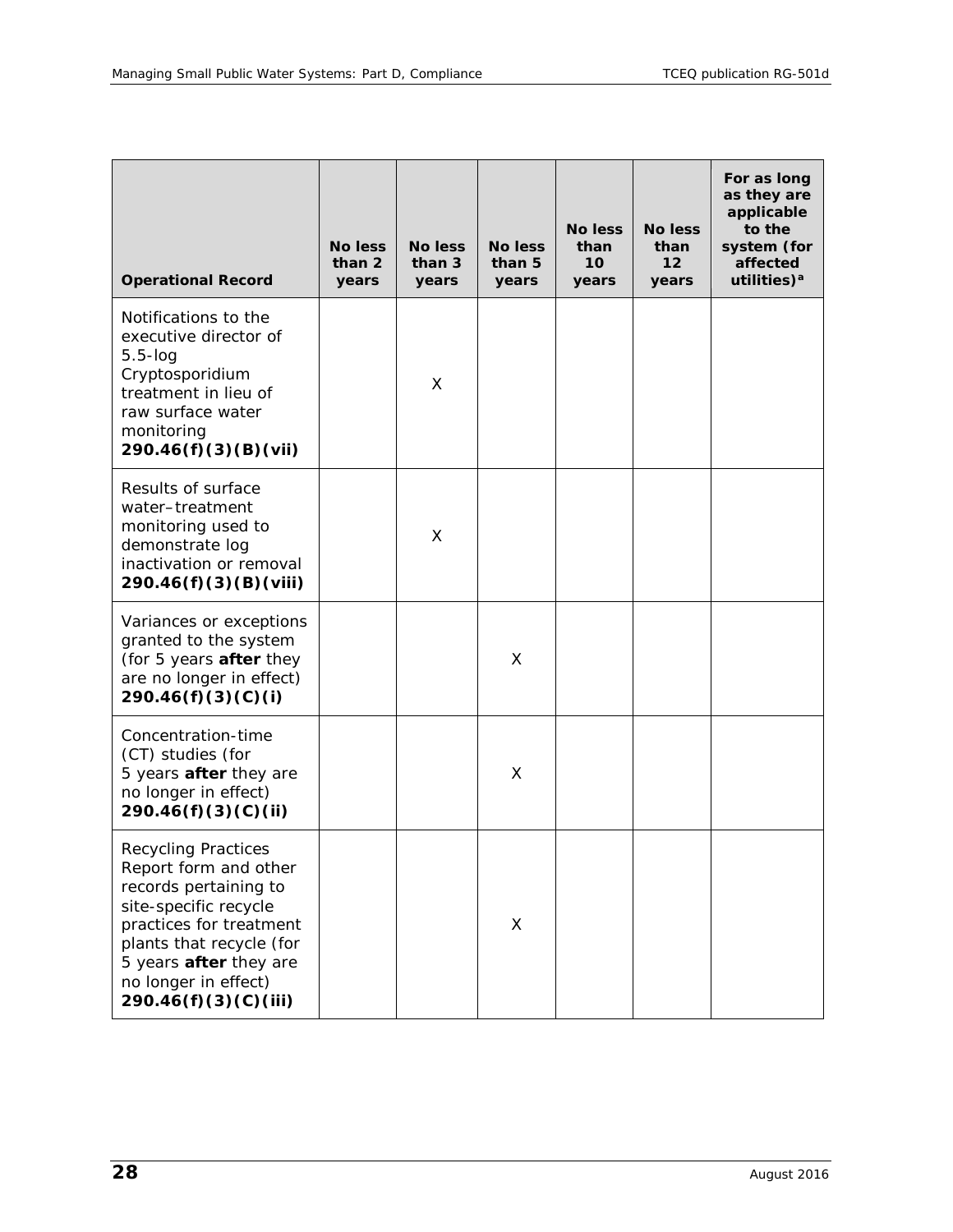| <b>Operational Record</b>                                                                                                                                                               | <b>No less</b><br>than 2<br>years | <b>No less</b><br>than 3<br>years | <b>No less</b><br>than 5<br>years | <b>No less</b><br>than<br>10 <sup>1</sup><br>years | <b>No less</b><br>than<br>12<br>years | For as long<br>as they are<br>applicable<br>to the<br>system (for<br>affected<br>utilities) <sup>a</sup> |
|-----------------------------------------------------------------------------------------------------------------------------------------------------------------------------------------|-----------------------------------|-----------------------------------|-----------------------------------|----------------------------------------------------|---------------------------------------|----------------------------------------------------------------------------------------------------------|
| Turbidity monitoring<br>results and exception<br>reports for individual<br>filters (for 5 years<br>after they are no<br>longer in effect)<br>290.46(f)(3)(C)(iv)                        |                                   |                                   | X                                 |                                                    |                                       |                                                                                                          |
| Results of<br>microbiological<br>analyses<br>290.46(f)(3)(D)(i)                                                                                                                         |                                   |                                   | X                                 |                                                    |                                       |                                                                                                          |
| Inspection records for<br>all water-storage and<br>pressure-maintenance<br>facilities<br>290.46(f)(3)(D)(ii)                                                                            |                                   |                                   | X                                 |                                                    |                                       |                                                                                                          |
| Results of inspection for<br>all pressure filters<br>290.46(f)(3)(D)(iii)                                                                                                               |                                   |                                   | X                                 |                                                    |                                       |                                                                                                          |
| Documentation of<br>compliance with state-<br>approved corrective-<br>action plan and<br>schedules (groundwater<br>systems that must take<br>corrective actions)<br>290.46(f)(3)(D)(iv) |                                   |                                   | X                                 |                                                    |                                       |                                                                                                          |
| Documentation of the<br>reason for invalidated<br>fecal-indicator<br>source sample<br>290.46(f)(3)(D)(v)                                                                                |                                   |                                   | X                                 |                                                    |                                       |                                                                                                          |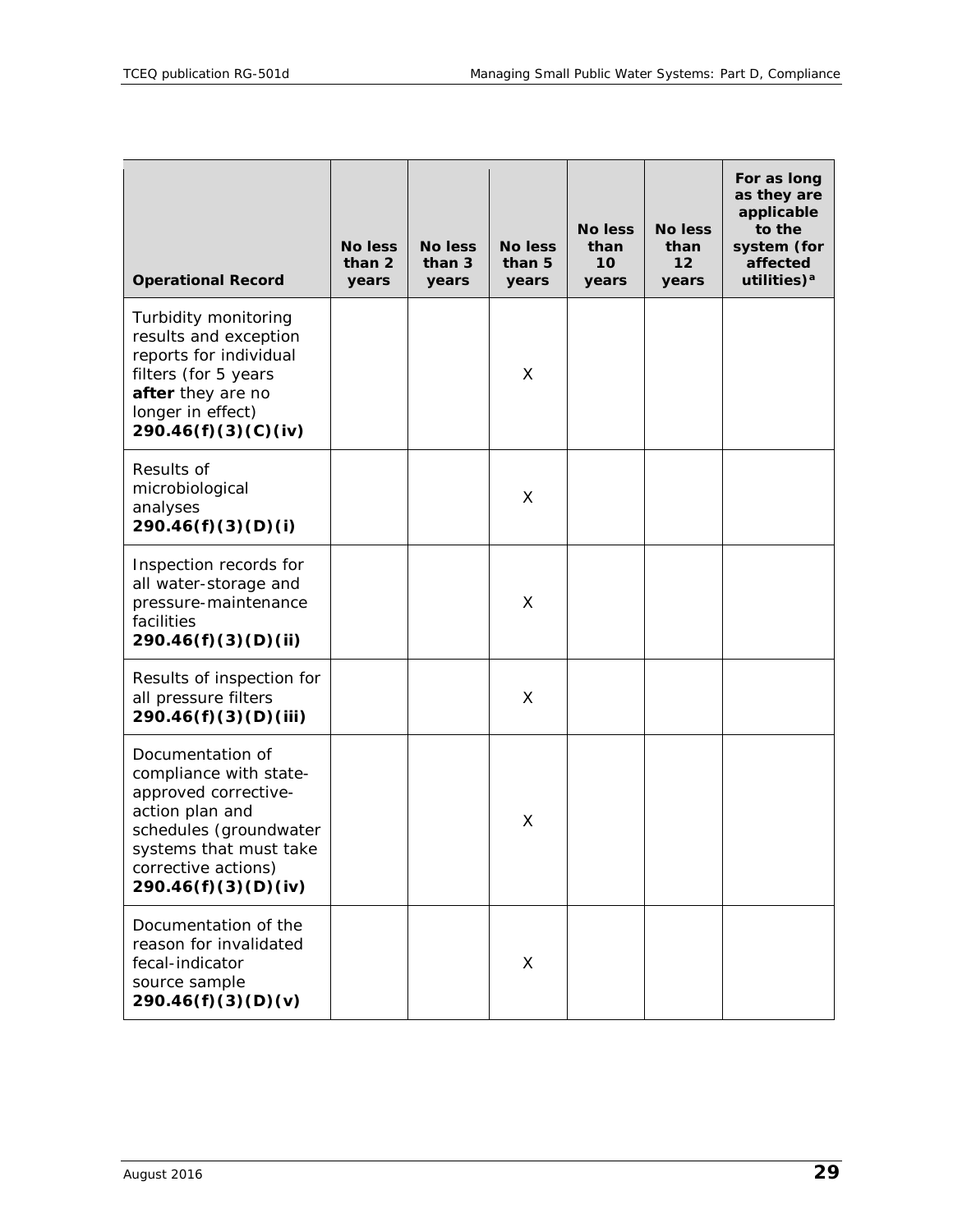| <b>Operational Record</b>                                                                                     | <b>No less</b><br>than 2<br>years | <b>No less</b><br>than 3<br>years | <b>No less</b><br>than 5<br>years | <b>No less</b><br>than<br>10<br>years | <b>No less</b><br>than<br>$12 \overline{ }$<br>years | For as long<br>as they are<br>applicable<br>to the<br>system (for<br>affected<br>utilities) <sup>a</sup> |
|---------------------------------------------------------------------------------------------------------------|-----------------------------------|-----------------------------------|-----------------------------------|---------------------------------------|------------------------------------------------------|----------------------------------------------------------------------------------------------------------|
| Notifications to<br>wholesale systems of a<br>distribution coliform<br>positive sample<br>290.46(f)(3)(D)(vi) |                                   |                                   | X                                 |                                       |                                                      |                                                                                                          |
| Documentation of<br>compliance with<br>consumer-confidence<br>report<br>290.46(f)(3)(D)(vii)                  |                                   |                                   | X                                 |                                       |                                                      |                                                                                                          |
| Monthly operating<br>reports and supporting<br>documentation<br>290.46(f)(3)(E)(i)                            |                                   |                                   |                                   | Χ                                     |                                                      |                                                                                                          |
| Results of chemical<br>analyses<br>290.46(f)(3)(E)(ii)                                                        |                                   |                                   |                                   | X                                     |                                                      |                                                                                                          |
| Sanitary surveys of the<br>system<br>290.46(f)(3)(E)(iii)                                                     |                                   |                                   |                                   | X                                     |                                                      |                                                                                                          |
| Customer-service-<br>inspection reports<br>290.46(f)(3)(E)(iv)                                                |                                   |                                   |                                   | Χ                                     |                                                      |                                                                                                          |
| Initial distribution-<br>system-evaluation<br>(IDSE) plan and<br>supporting documents<br>290.46(f)(3)(E)(v)   |                                   |                                   |                                   | X                                     |                                                      |                                                                                                          |
| State notification of any<br>modifications to an<br><b>IDSE</b> report<br>290.46(f)(3)(E)(vi)                 |                                   |                                   |                                   | X                                     |                                                      |                                                                                                          |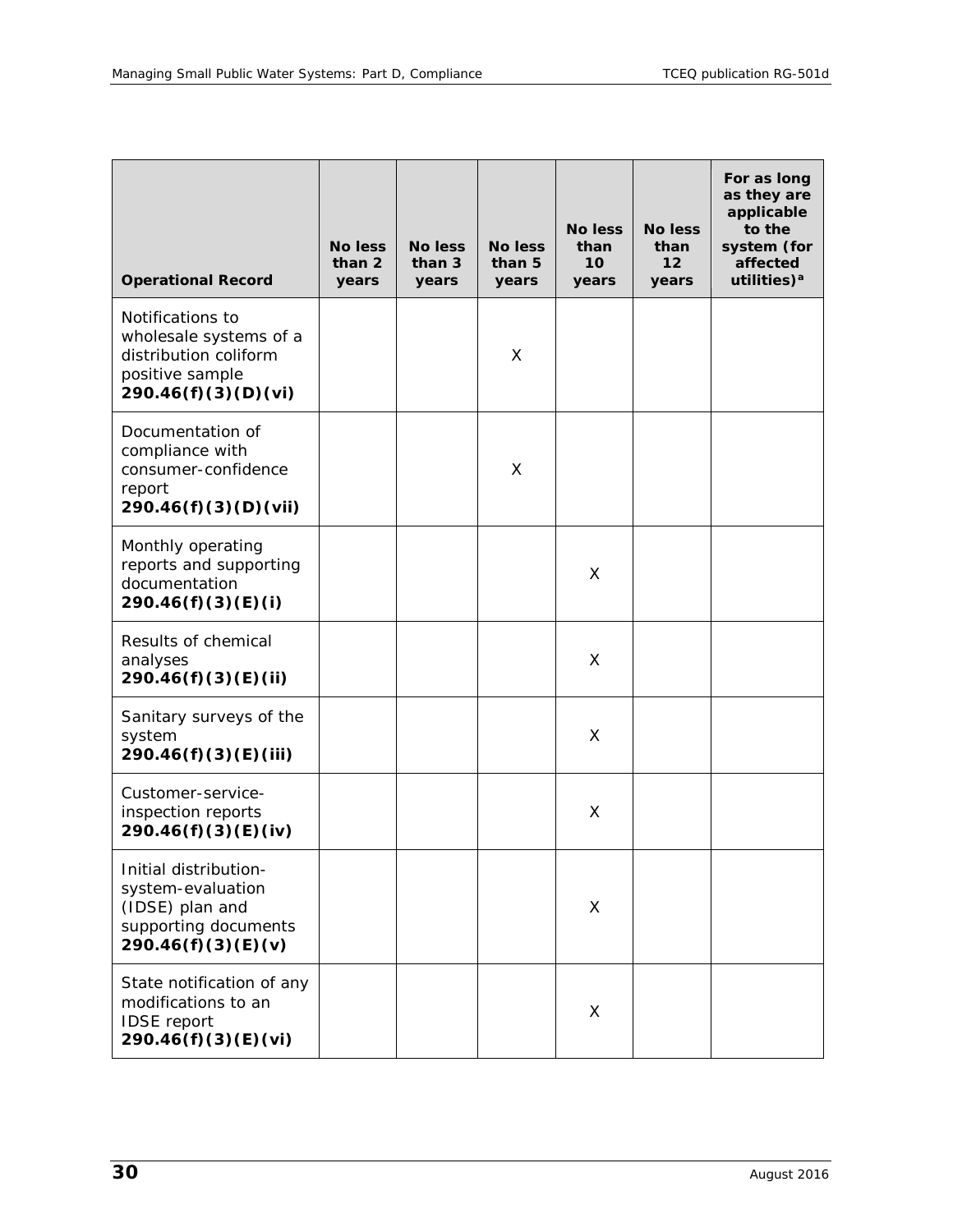| <b>Operational Record</b>                                                                                                                    | <b>No less</b><br>than 2<br>years | <b>No less</b><br>than 3<br>years | No less<br>than 5<br>years | <b>No less</b><br>than<br>10<br>years | <b>No less</b><br>than<br>12<br>years | For as long<br>as they are<br>applicable<br>to the<br>system (for<br>affected<br>utilities) <sup>a</sup> |
|----------------------------------------------------------------------------------------------------------------------------------------------|-----------------------------------|-----------------------------------|----------------------------|---------------------------------------|---------------------------------------|----------------------------------------------------------------------------------------------------------|
| Copy of any 40/30<br><b>IDSE</b> waiver<br>certification <sup>b</sup><br>290.46(f)(3)(E)(vii)                                                |                                   |                                   |                            | X                                     |                                       |                                                                                                          |
| Documentation of<br>corrective actions taken<br>by groundwater<br>systems<br>290.46(f)(3)(E)(viii)                                           |                                   |                                   |                            | X                                     |                                       |                                                                                                          |
| Monitoring plans<br>290.46(f)(3)(E)(ix)                                                                                                      |                                   |                                   |                            | X                                     |                                       |                                                                                                          |
| Records relating to lead<br>and copper<br>requirements<br>290.46(f)(3)(F)                                                                    |                                   |                                   |                            |                                       | X                                     |                                                                                                          |
| Records relating to<br>special studies and<br>pilot projects, special<br>monitoring, and other<br>system-specific matters<br>290.46(f)(3)(G) |                                   |                                   |                            |                                       | X                                     |                                                                                                          |
| Approved emergency-<br>preparedness plan and<br>a copy of the approval<br>letter 290.46(f)(5)(A)                                             |                                   |                                   |                            |                                       |                                       | X                                                                                                        |
| All required operating<br>and maintenance<br>records for auxiliary<br>power equipment<br>290.46(f)(5)(B)                                     |                                   |                                   |                            |                                       |                                       | X                                                                                                        |